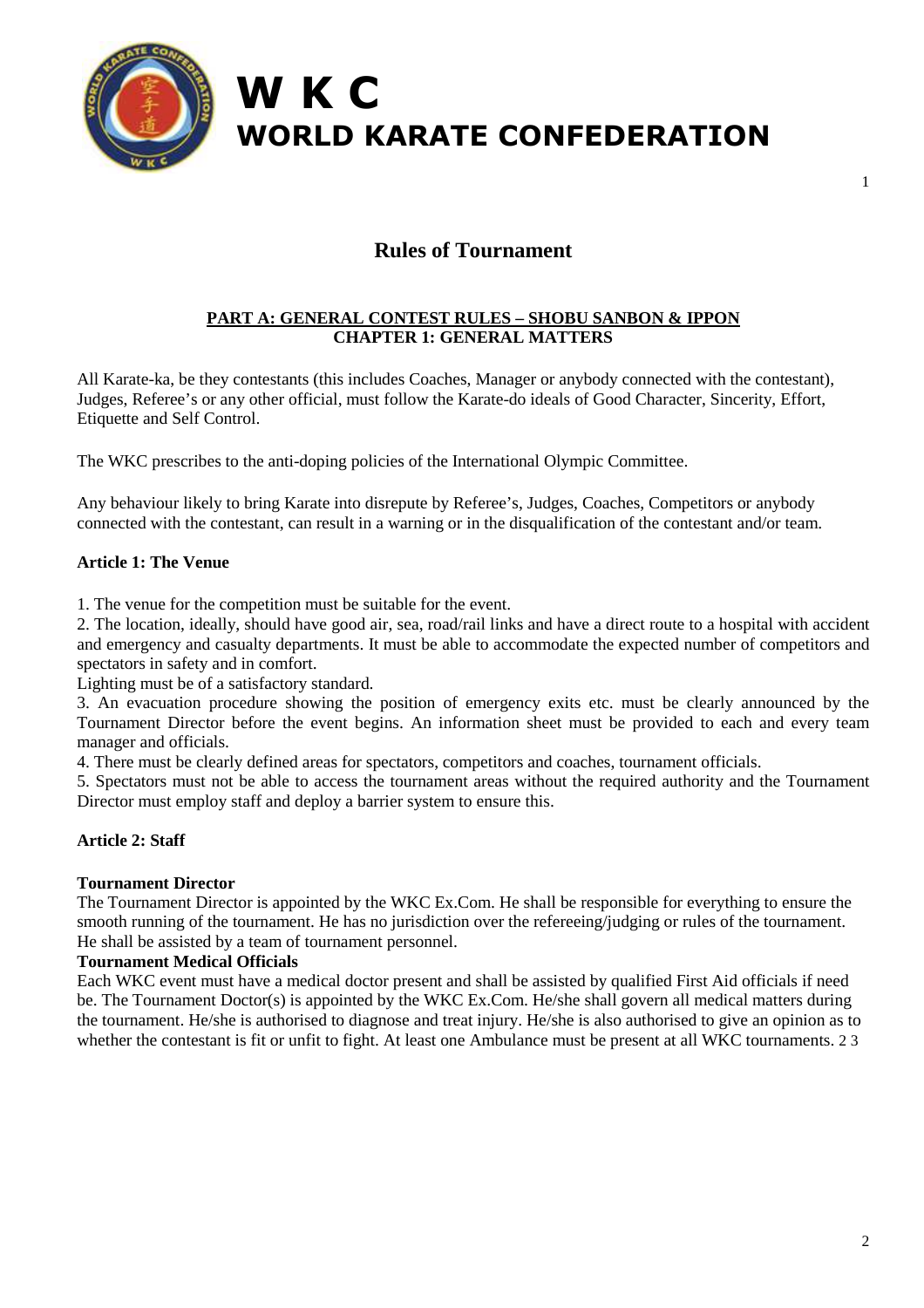

## **Article 3: Match Equipment**

The Tournament Director will be responsible for ensuring the following are available:

- 1. Safe and secure tatami's.
- 2. Flags (red and white, 5 for each match area).
- 3. Score Boards/Cards for Kata (7 for each match area).
- 4. Recording equipment (official score sheets, official recording forms, pens, calculators etc.).
- 5. Suitable P.A. system.
- 6. Suitable number of red and white belts.
- 7. Countdown clocks and time signaling devices for each area.

#### **Article 4: The Competition Area**

1. The competition area must be safe, it must be flat, it must be matted and in the shape of a square.

2. The size of the match area, in principle, shall be eight metres square, and for safety purposes, an additional two metres on all sides should be provided at the same height and of the same material as the fighting area. 3. A one metre wide border inside the prescribed eight metre fighting area and extending all around the perimeter of that area, should be of a different colour to the rest of the mats that are both inside and outside the fighting area.

#### **Article 5: Competitor Age**

All competitors in the World Karate Confederation World and Regional Senior Championships must be aged 18 years and over on the day of competition.

## **Article 6: Outfits and Presentation**

#### **1. Contestants.**

a) Contestants shall wear a clean, white and unfigured Karate-Gi.

b) Only the national emblem or association badge (which shall not exceed 10cm x 10cm) shall be allowed. It must be worn on the left breast of the jacket.

c) No advertising shall be allowed unless authorised by the WKC Ex.Com.

d) The jacket when worn with a belt, must in principle, cover the hips but must not be more than three-quarters thigh length. Only female competitors are allowed to wear a plain clean white T-shirt underneath the Gi. The sleeves of the jacket must not be longer than the join of the wrist and the hand, and no shorter than half way up the forearm. Sleeves shall not be rolled up.

e) The trousers must cover at least two thirds of the shin and shall not be rolled up.

f) In Kumite matches, and in Kata events that use the flag system of scoring, one of the contestants shall for identification purposes fasten a red or white belt around their waists in addition to their own individual grade belt. All belts must be standard size (around five cm. wide and long enough to allow fifteen cms. free on either side of the knot).

g) Manufacturers labels are allowed or otherwise at the discretion of the WKC Ex.Com. A single discrete manufacturers label will be allowed on both karate gi at the lower outer hem of the jacket and also on the trousers close to the waistband. Manufacturers labels, as well as national flags and/or other badges of any sort will not be permitted on the back of the gi, on the arm or anywhere on the trouser leg.

h) Competitor numbers if issued by the WKC Ex.Com. shall be worn on the back of the Karate Gi and fastened with adhesive - no metallic objects are allowed. 3 4

i) Contestants shall keep their finger and toe- nails short, their hair clean and tidy and shall not wear metallic objects or the like on their body which might cause injury to their opponent.

j) Contestants are not allowed to wear bandages or supports, except with the prior approval of the Referee on the advice of the Tournament Doctor.

k) Spectacles are not allowed in Kumite. Soft contact lenses may be worn at the contestant's own risk.

l) Metallic teeth braces must be approved by the Referee on the advice of the Tournament Doctor and will be used at the contestants own risk.

m) Hachimaki will not be allowed.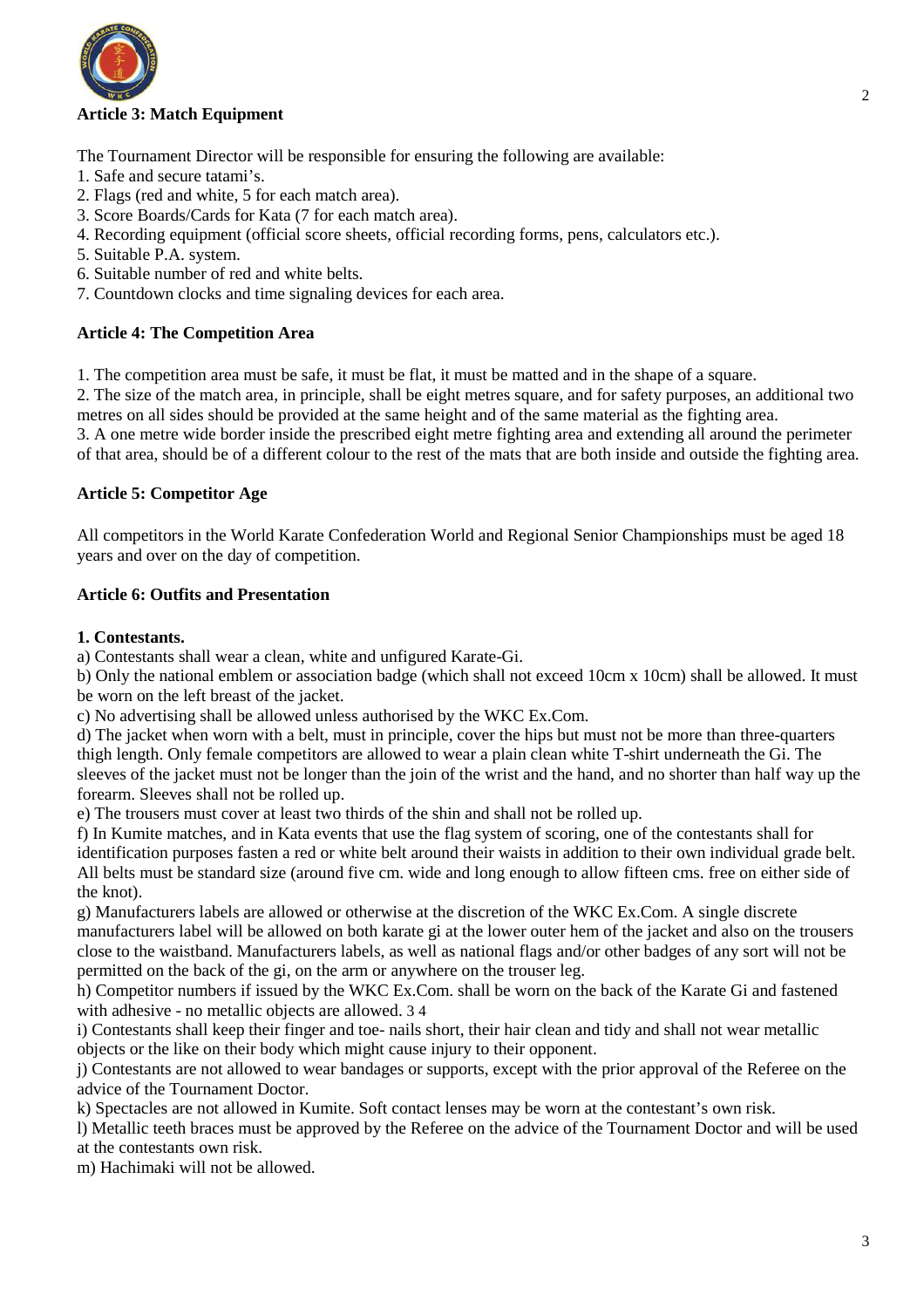

**2. Shobu Sanbon:** The following rules apply to the wearing of devices for protection:

a) **WKC** white mitts **(see Appendix iii)** are MANDATORY in Kumite Shobu Sanbon.

b) Groin protectors are MANDATORY **(consider 11 years old and above)** in Men's Kumite.

c) Chest protectors are MANDATORY **(consider 11 years old and above)** in Ladies Kumite.

d) Clear or white Gum shields are MANDATORY in Kumite.

e) Shin protectors are FORBIDDEN in Kumite Shobu Sanbon.

f) Shin/instep protectors are FORBIDDEN.

**3. Shobu Ippon:** The following rules apply to the wearing of devices for protection:

a) Groin protectors are MANDATORY in Men's Kumite.

b) Chest protectors are MANDATORY in Ladies Kumite.

c) Clear or white Gum shields are MANDATORY in Kumite.

d) Mitts are FORBIDDEN in Kumite Shobu Ippon.

e) Shin protectors are FORBIDDEN in Kumite Shobu Ippon.

f) .Shin/instep protectors are FORBIDDEN

All protective equipment must be acceptable to the WKC Ex.Com. (see Appendix III.).

#### **4. Coaches**

The coach shall at all times during the tournament wear either a karate-gi or tracksuit with an identifying badge on both.

#### **5. Officials**

Referees and Judges must wear the official uniform designated by the WKC Ex.Com. This uniform must be worn at all tournaments, courses and examinations. The official uniform will be as follows:

a) A single breasted navy-blue blazer bearing two silver buttons with WKC badge.

b) A white WKC shirt.

c) A blue WKC tie.

d) Light grey trousers.

e) Plain dark blue or black socks.

f) Black referee shoes.

g) A WKC Referee Official's Badge denoting rank.

The WKC Ex.Com or The Referee Commission may disbar any official or competitor who does not comply with the above regulations. 4 5

#### **CHAPTER 2: Powers and Duties**

#### **Article 1: Powers and Duties**

#### **1. The WKC Executive Committee**

The World Karate Confederation Executive Committee's power and duties shall be as follows:

a) To ensure the correct preparation for each tournament in consultation with the Tournament Director and the Organising Committee, with respect to all aspects of the organisation of the tournament.

b) To appoint and direct the Chief Referee's to their respective areas and to act on any reports that the Chief Referee's may make.

c) To provide final approval on matters relating to judgement not prescribed in the rules.

d) To adopt other systems as and when the Ex Com. see fit.

e) To appoint the Referee Commission and ratify all decisions made by the Referee Commission.

## **There must at all times be a member of the WKC Ex. Com. in the Tournament Hall.**

#### **2. The WKC Referee Commission**

The Referee Commission shall comprise five Chief Referee's. The Commission will be chaired one Ex.Com member. The WKC Referee Commission's power and duties shall be as follows:

a) To supervise and co-ordinate the overall performance of the refereeing officials.

- c) To nominate substitute officials when required.
- d)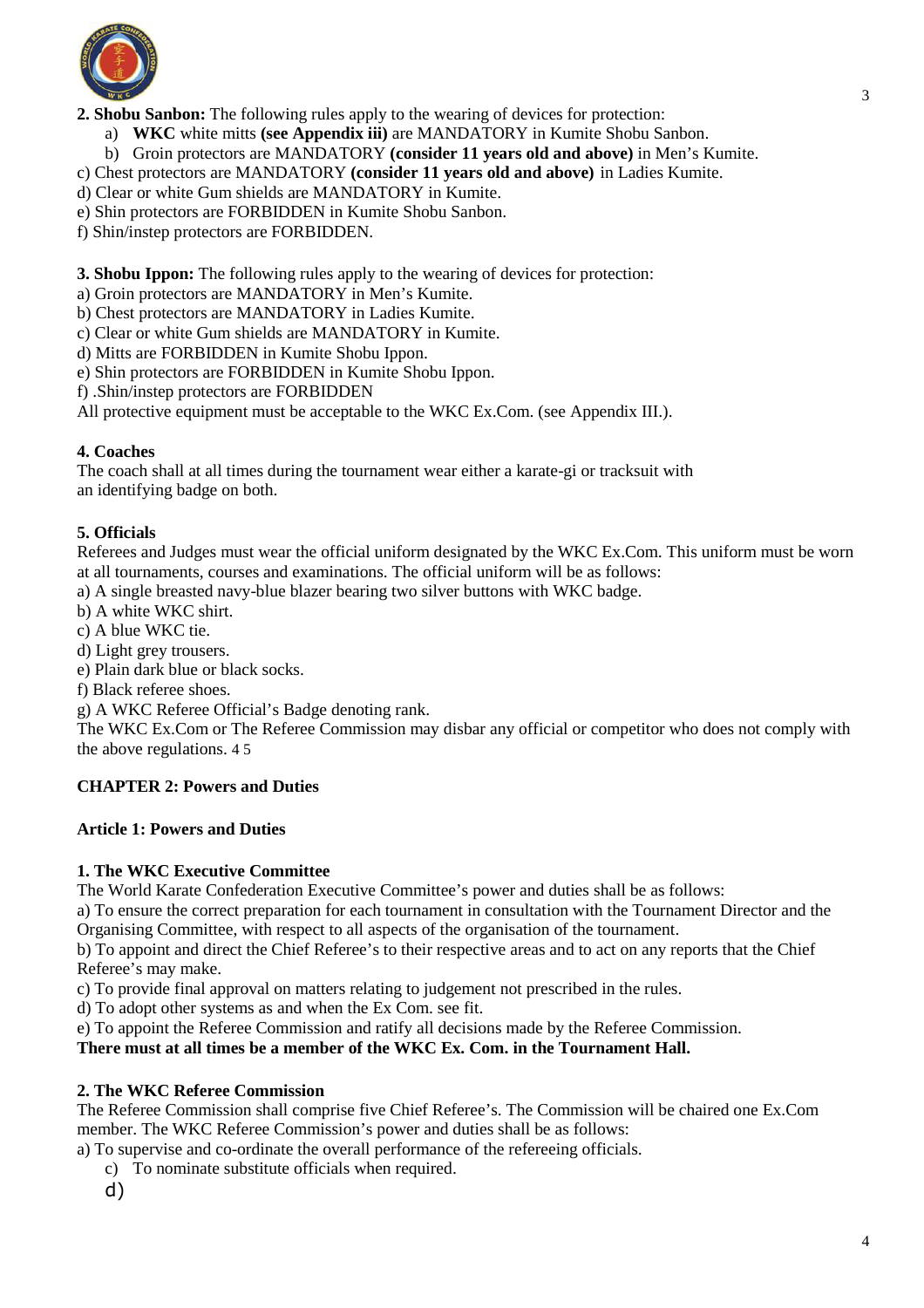

## **3. The Chief Referee**

The Chief Referee's power and duties shall be as follows:

a) The Chief Referee is the highest authority on his particular area within the Contest Rules.

b) To delegate and appoint the Referee, Corner Judges, and Jury Table Judge prior to the match and supervise their performance.

c) To stop the match and replace any of the officials whom he wishes with a substitute. (this shall be done with the minimum loss of time).

d) To be responsible for seeing that the match is conducted according to the Contest Rules, and should any unusual incident occur, shall base his decision upon these Rules including referral to the Ex.Com. for final approval. A public announcement of the Ex.Com. decision will be made.

e) To assist a Referee who requires assistance with decisions.

e) To make recommendations regarding the performance of any official, coach or competitor to the Referee Commission.

## **4. The Referee (SHUSHIN)**

The Referee's power and duties shall be as follows:

a) To conduct matches, including start, suspend and stop.

b) To announce the decision of the panel of judges. 5 6

c) To explain to the Chief Referee, the WKC Ex.Com., when required, the grounds on which decisions are awarded.

d) To read the Competitor's Medical Record Card to ensure he/she is permitted to compete.

e) To announce fouls.

f) To award points.

g) To issue warnings and impose penalties prior to, during, and after the match.

h) To call for decision (Hantei), to conduct voting of the Referee Panel (Hantei), and announce the result.

i) To announce extensions and extend the duration of the match.

j). To take other disciplinary action (dismissal or suspension of a contestant or team from a match).

k) To obtain and act upon the opinion(s) of the Judges.

l) To receive advice and instruction from the Chief Referee.

m) To announce victory by majority, based on the table for judgement.

n) To have authority over the competition area as well as the immediate perimeter.

o) To make recommendations regarding the performance of any official, coach or competitor to the Chief Referee.

p) In cases where a majority for an opinion has not been established, the opinion of the referee shall take precedence.

## **5. The Judge (FUKUSHIN) (Corner and Mirror)**

The Corner Judge's power and duties shall be as follows:

a) To assist the Referee.

b) To observe all actions of the competitors.

c) To signal their judgement regarding the conduct and development of matches by means of a flag, and/or whistle or hand (in mirror system), in particular:

1) when they notice injury or illness of a contestant before the Referee does.

2) when they see an action that merits a score.

3) when they believe a contestant is about to commit, or has committed a

prohibited act and/or technique.

4) when either or both contestants commit Jogai.

5) in all cases when it is necessary to call the attention of the Referee.

d) To give their opinion regarding different situations.

e) To vote on a decision of a match when called upon (Hantei). In the case of a difference of opinion between the Referee and the Judges on a given matter, the Judge can, with the concurrence of other Judges successfully oppose the judgement of the Referee. The decision will reflect the opinions of the majority of the panel. 6 7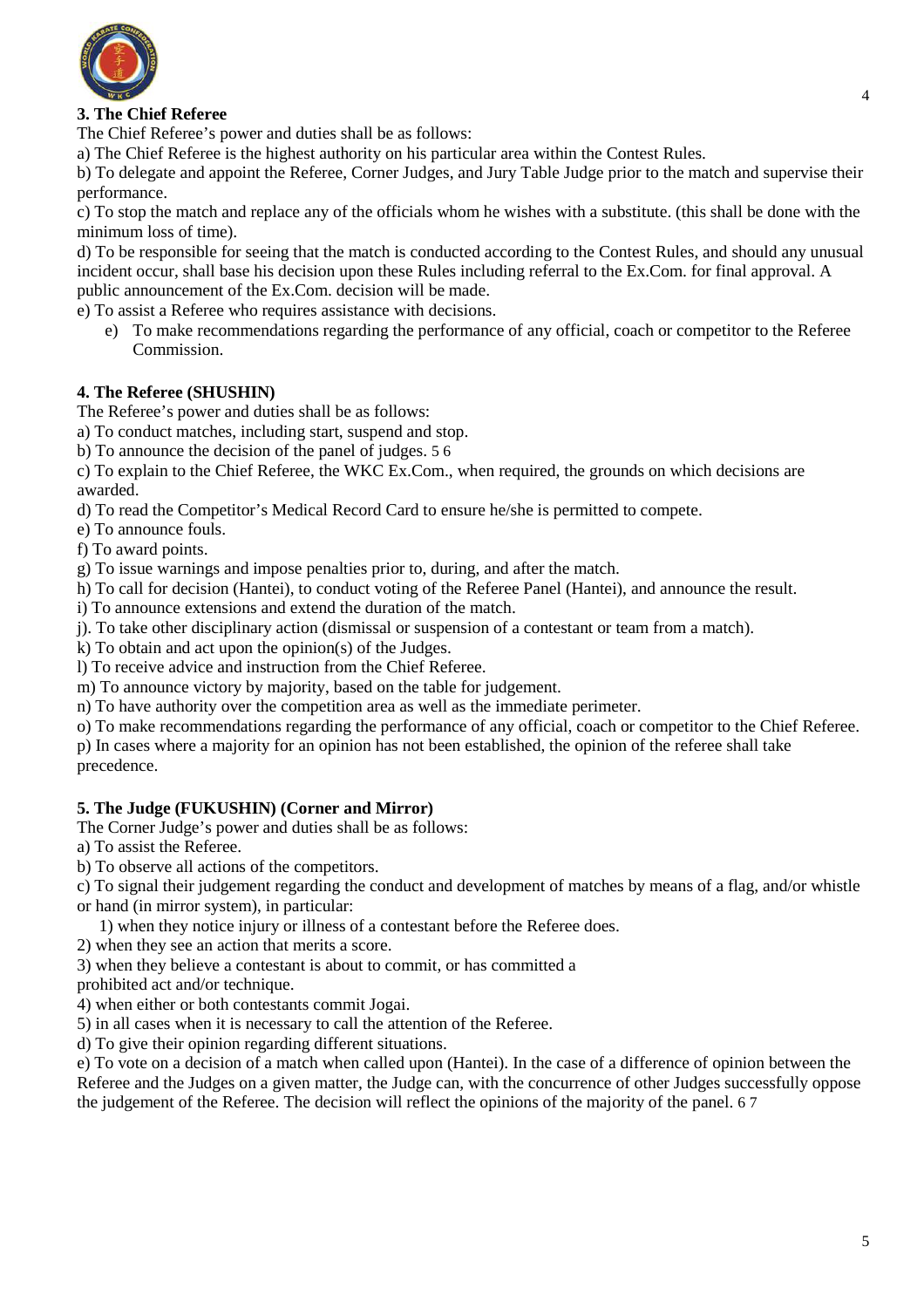

## **6. The Arbitrator (Kansa)**

The Arbitrator is chosen from the WKC panel of officials.

1. The Arbitrator's powers and duties shall be as follows:

a) Administer the work of the scorekeeper, the timekeeper, and the announcer and also ensure that the match or bout is conducted in accordance with the Rules of Competition.

b) Ensure that all contestants are wearing approved equipment prior to the match or bout.

c) Call for the assistance of the Referee / Chief Referee as and when required.

d) Be responsible for the official result of the match. Records kept of the match shall become official records subject to the approval of the Arbitrator and the Referee Panel.

2. Should decisions of the Referee and/or Judges, not be in accordance with the Rules of Competition, the Arbitrator shall bring this to the attention of the Referee in the first instance by blowing his whistle 3 times. If both the Arbitrator and the Referee cannot resolve the issue, then the Chief Referee must be consulted and a ruling provided by him.

3. Using the "Flag" System

The Arbitrator is not to be seen as an extra Judge, he has no vote and has no authority in matters of judgment and his opinion in such matters must not be asked for.

4. Using the "Mirror" System

The Arbitrator is not to be seen as an extra Judge, however, *he does have a vote and authority in matters of judgment and* his opinion in such matters can be asked for by the Referee and the Chief Referee.

#### **7. Administration Table Official, Score Keeper, Time Keeper, Caller Announcer**

Trained officials will be appointed as Score Keepers, Time Keepers and Caller Announcers to the Administration Table.

#### **8. The Coach**

The Coach has the power to:

1. Make a protest to the Chief Referee.

2. Coach.

- 3. Communicate with his athletes during temporary halts of the bout (Yame to Hajime).
- 4. Approach the Arbitrator on matters of administration.
- 5. Only one Coach per tatami per federation is permitted at any one time.
- 6. Coaches must at all times conduct themselves in a disciplined manner.
- 7. Coaches must wear the attire as prescribed by the WKC Ex.Com. 7 8

## **Article 2: Terms and Signals**

1. The terms and signals used by the Referee's and Judges (including the use of hand signals, flags and/or whistles) during the operation of a match are as specified in Appendix 1.

2. Whistle signals as used by the Referee shall have the following meanings:

a) Long/normal whistle plus a short sharp blast will be used to call Hantei.

b) Short sharp blast will command officials to lower flags or score cards.

3. Whistle signals as used by the Judges shall have the following meanings:

a) Short sharp blast in conjunction with a flag signal will bring the attention of the Referee to signal their

judgement regarding the conduct and development of the match.

b) Repeated short blasts in quick succession will bring the attention of the Referee.

## **Article 3: Decisions**

The Referee will award decisions based on the majority verdict of the Referee Panel and based on the table for judgement as contained in the Rules. In cases where there is no majority, the opinion of the Referee shall take precedence.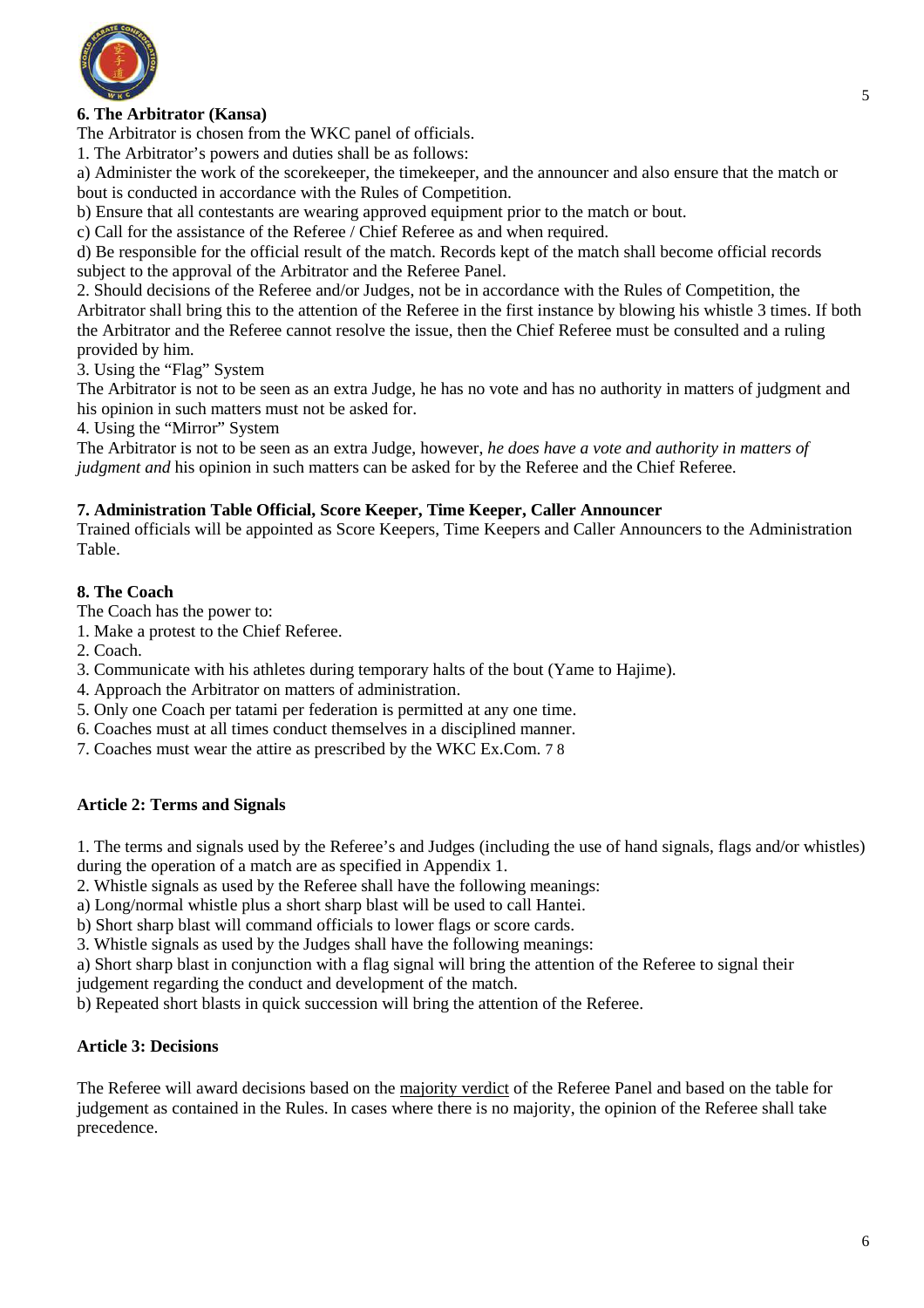

1. A contestant shall not personally protest against a decision made by the Referee Panel.

2. Only the Coach of the team/individual is allowed to protest against a decision by the

Referee and/or Judges when the decision is deemed to have contravened the Rules. Any protest must be made immediately after the perceived error has happened. An exception to this rule is when there has been an administrative error and a protest must be

made immediately after the error has been detected.

3. To reduce the possibility of charting errors, the winner of each match must ensure

their name and number/federation/country are given to the Administration Table Official before leaving the area. This is the responsibility of both the competitor and the competitor's

coach.

4. The protest must be to the Chief Referee of the area who shall review the complaint

and might call for an explanation from the Referee and/or Judges and table officials.

5. If he finds the decision not to have contravened the Rules he can dismiss the protest after gaining the approval of the WKC Ex.Com.

6. If he finds the decision to have contravened the Rules he can demand that the Referee and Judges revise their previous decision after gaining the approval of the WKC Ex.Com.

7. A protest must be made in writing, signed by the coach of the contestant and must be accompanied with the protest fee of CHF 100 (or equivalent value). The fee will be returned should the protest be upheld.

## **Article: 5: Injuries and Accidents during competition**

When a contestant receives an injury, the Referee shall at once stop the match, assist the injured contestant and, at the same time, if the situation requires it, call for the assistance of the Tournament Doctor. The treatment of the injury may not significantly delay the match.

## **1. Minor Injury**

When a contestant who suffers a minor injury, and in the opinion of the Tournament doctor not serious enough to disable them, refuses to continue with the match or requests permission to quit the match, he/she shall be declared the LOSER.

## **2. Major Injury**

When a contestant (after treatment), is deemed by the Tournament Doctor to be physically unable to continue the match (owing to injury or for any other physical reason), the Referee shall inform the judges of the position and suspend the injured contestant from the match and terminate it.

- a) If the injury is ascribable to his/her opponent, the injured party shall be declared the WINNER.
- b) If the injury is not ascribable to his/her opponent, the injured party shall be declared the LOSER.
- c) Where an injury or injuries are sustained during a match for reasons not ascribable to either contestant, disable a contestant, or where both contestants are injured at the same time for reasons for which both are responsible, the contestant who withdraws from the match shall be declared the LOSER.

d) Where both contestants withdraw from the match due to injury and the reason for the injuries are not ascribable to either contestant, the match shall be decided by HANTEI. e) A contestant who wins a match through the disqualification of their opponent (for causing injury), cannot fight again in the competition without the permission of the Tournament Doctor. The Tournament Doctor must sign the back of the competitor's Entry Card showing that he/she is satisfied that the competitor is fit to continue. This must be done before the Referee is permitted to allow the contestant to continue in the tournament. f) Contestants may not continue to the next round of competition when they have won by disqualification of their opponents due to injury for the second time.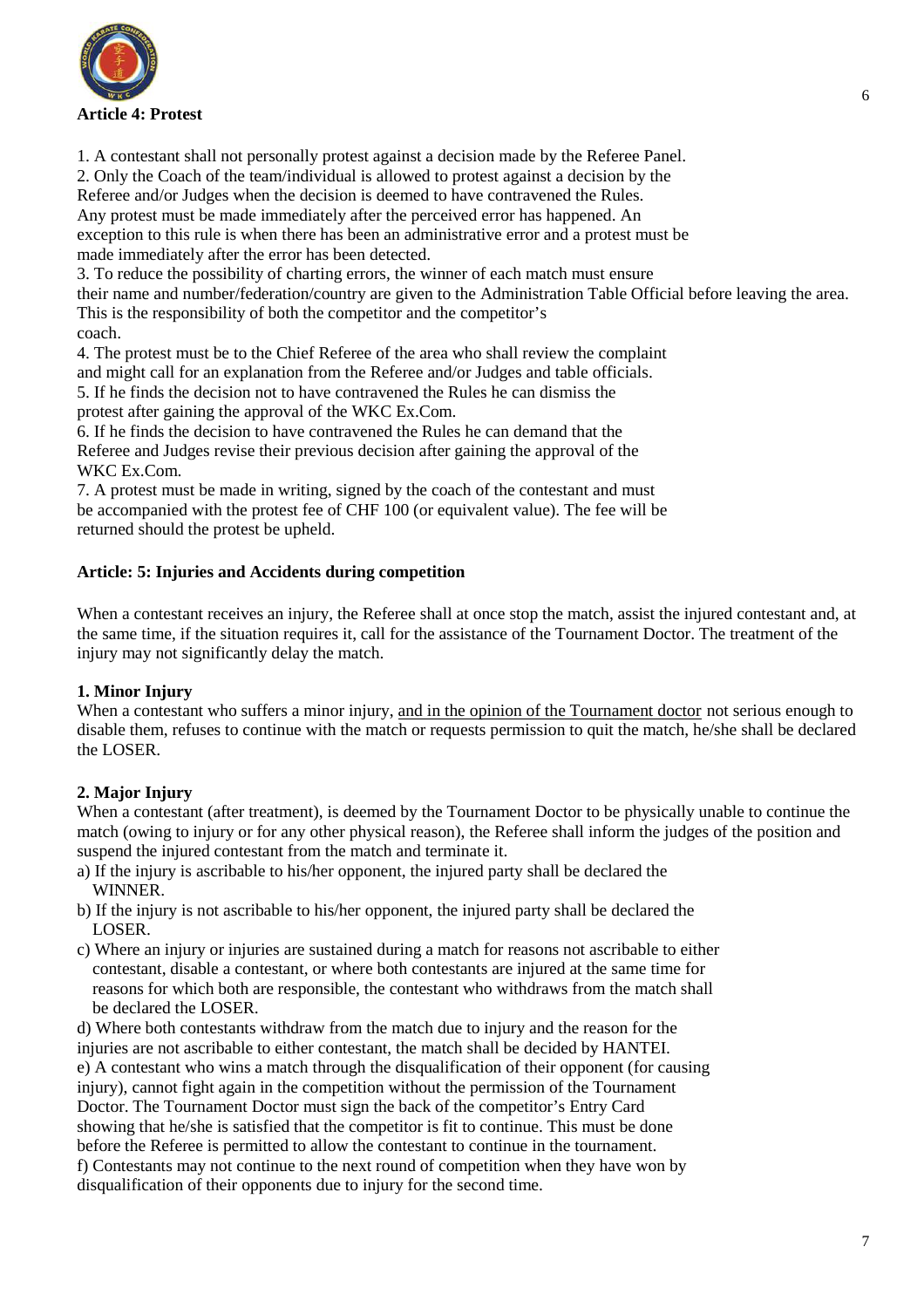

A contestant who is unable to continue competing or participating, for reasons other than injury or who requests for permission to quit the match for such reasons, shall be declared the LOSER.

## **PART B: KUMITE CONTEST RULES – SHOBU SANBON**

*Individual and team match events are run on a knock- out basis unless otherwise stated – there is no repechage.* 

#### **Article 1: Types of Match**

The types of match shall be as follows:

#### **1. Individual Match:**

The individual match is decided by "Shobu Sanbon". "Shobu Sanbon", a three point's match, is a match where the participants try and score three points before their opponent does within the permitted time.

Criteria for deciding the winner of an individual match is as follows:

- 1. The first person to reach Sanbon.
- 2. The person who has the greater score at the time-up signal (see Article 7).
- 3. Hantei.
- 4. Encho-Sen.
- 5. Hansoku, Shikkaku or Kiken given against an opponent.

#### **2. Team Match:**

1. The number of persons comprising a team (male or female), shall be  $3 + 1$  reserve. A team will be allowed to participate only when it comprises a minimum of two competitors.

2. Before each team match, a team representative (the Coach), must hand to the official table, an official form detailing the names and fighting order of the team members.

The fighting order can be changed for each round but once notified, it cannot then be

amended. Use of a reserve constitutes a change in fighting order - there are no fixed reserves. 3. Matches between individual members of each team shall be held in the predetermined order.

4. The winner of a team match shall be decided on the outcomes of the individual matches.

5. The criteria for deciding the winner of a team match, on the basis of the number of winners of individual matches, is as follows:

- a) The number of wins.
- b) The number of Ippons and Waza- aris (total score) for each team.
- c) Extra Match.

6. Victory through a foul, disqualification or retirement of the opponent shall be counted as 3 Ippons (Sanbon), in both team and individual matches.

7. The loser will still hold onto his/her scores awarded during the bout.

## **Article 2: Starting, Suspending and Ending Matches**

1. Starting

At the start of a Kumite match, the Referee stands on the outside edge of the fighting area. On his left and right sides stand the Judges. The Referee will call both teams (only the actual fighters, not the substitutes or coach), to line up in order, properly composed and proceed to initiate the formal exchange of bows by both contestants and officials (Shomen Ni Rei - Otagai ni Rei). The Referee will then take one step back, the Judges will turn inwards towards the Referee and all bow together. The match shall start with the announcement by the Referee of "Shobu Sanbon Hajime" and the bout will then commence.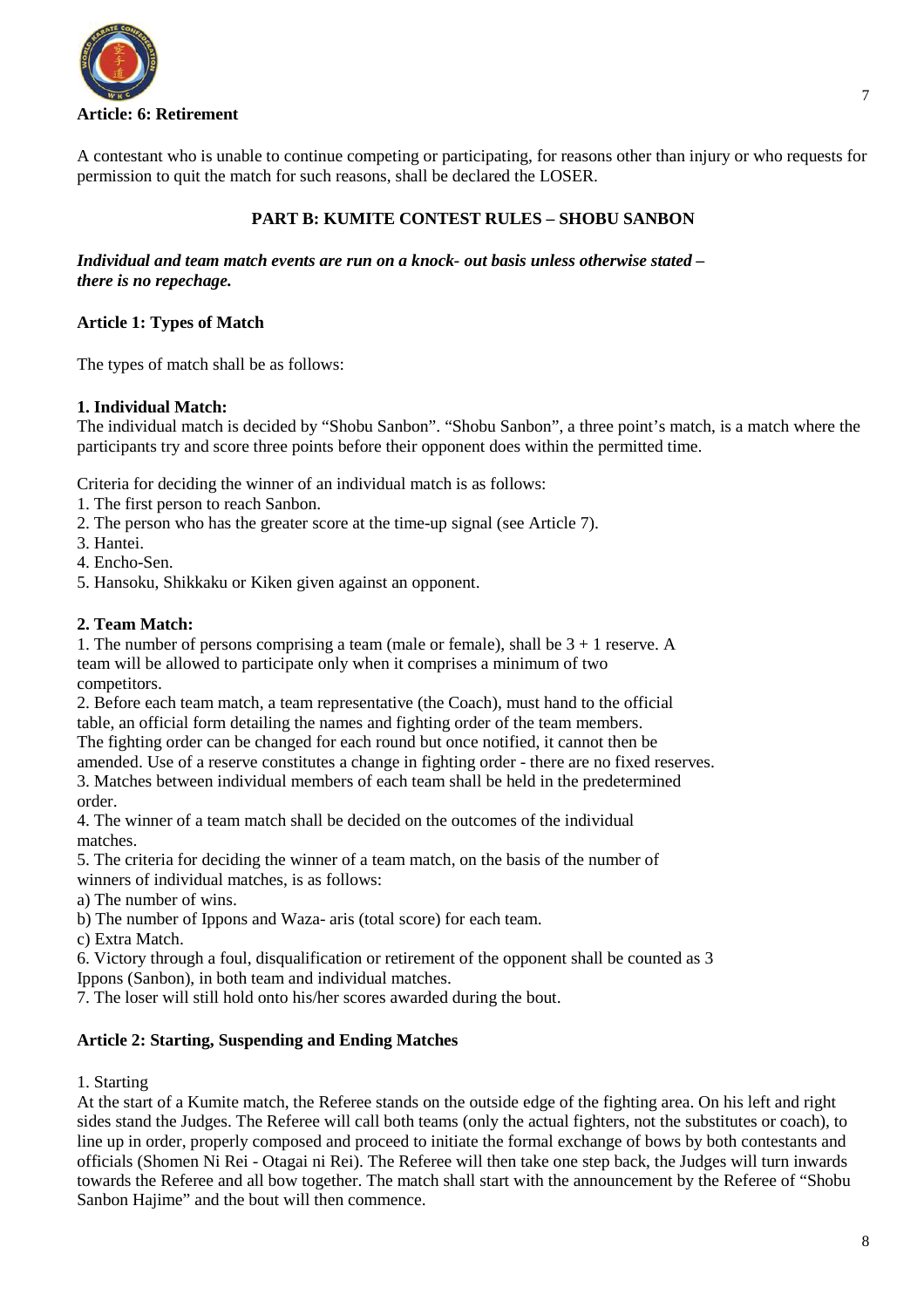

## 2. Suspending

The Referee shall suspend the match by using the appropriate gesture as defined in Appendix 1 and calling "Yame". When resuming the match, the Referee will announce "Tsuzukete Hajime".

## 3. Ending

The time - keeper shall give signals by a gong or buzzer indicating Atoshibaraku (30 seconds left, or a little time to go), using one sharp blast. Time-Up signal shall have two long blasts of the signaling equipment. At "time-up" the Referee will halt the match and announce "Soremade". He will then check the score, announce the decision and award the contest to the winner, or call Hantei. The Referee shall end the match with the formal exchange of bows by the contestants and Referee Panel (Otagai ni Rei - Shomen ni Rei)and at that stage the match is deemed to be over.

## **Article 3: Duration of a Match**

The duration of a match shall be 3 (three) minutes effective fighting time. Before the Tournament, the WKC Ex.Com can modify the duration of the matches.

## **Article 4: Extensions**

1. Where Hantei is called for in an individual match and the decision of the referee panel deems the bout to be a draw (Hikiwake) an extension of the bout (Encho-Sen) will take place.

2. Should a referee not call *Hantei* when required to do so (and no other official brings this to the attention of the said Referee) and proceeds with Encho-Sen, on realising what has happened Encho-Sen must immediately be stopped and the bout returned to the point where *Hantei* should have been called for. Anything awarded during the course of that Encho-Sen is invalid and must be deleted (but the record of the amendment must be kept).

3. The extension will be decided on a first to score basis (sudden death) or if a penalty is awarded against one of the competitors.

4. If there is still no increase in the score total for either competitor and/or if no penalties have been awarded by the end of the extended period, a decision must be taken by the Referee and the four corner judges based on both the bout proper and the extension period. At this stage each member of the Referee panel must decide either Aka or Shiro, Hikiwake is not an option.

5. All awards and penalties in the bout proper are carried into and included in the Encho-Sen.

## **Article 5: Victory or Defeat**

Victory or defeat shall be awarded on the basis of Sanbon, victory by majority decision, defeat due to foul, disqualification or retirement.

## **Article 6: Scoring**

## **No point shall be awarded if the competitor injures his opponent, even if the injury is only very minor and a warning or penalty may be imposed against the offender.**

1. Scores shall be as follows:

a) Ippon (one point).

b) Waza-ari (one half point).

- 2. The scoring areas shall be limited to the following:
- a) Head
- b) Face
- c) Neck
- d) Abdomen
- e) Chest
- f) Side
- g) Back (excluding shoulders)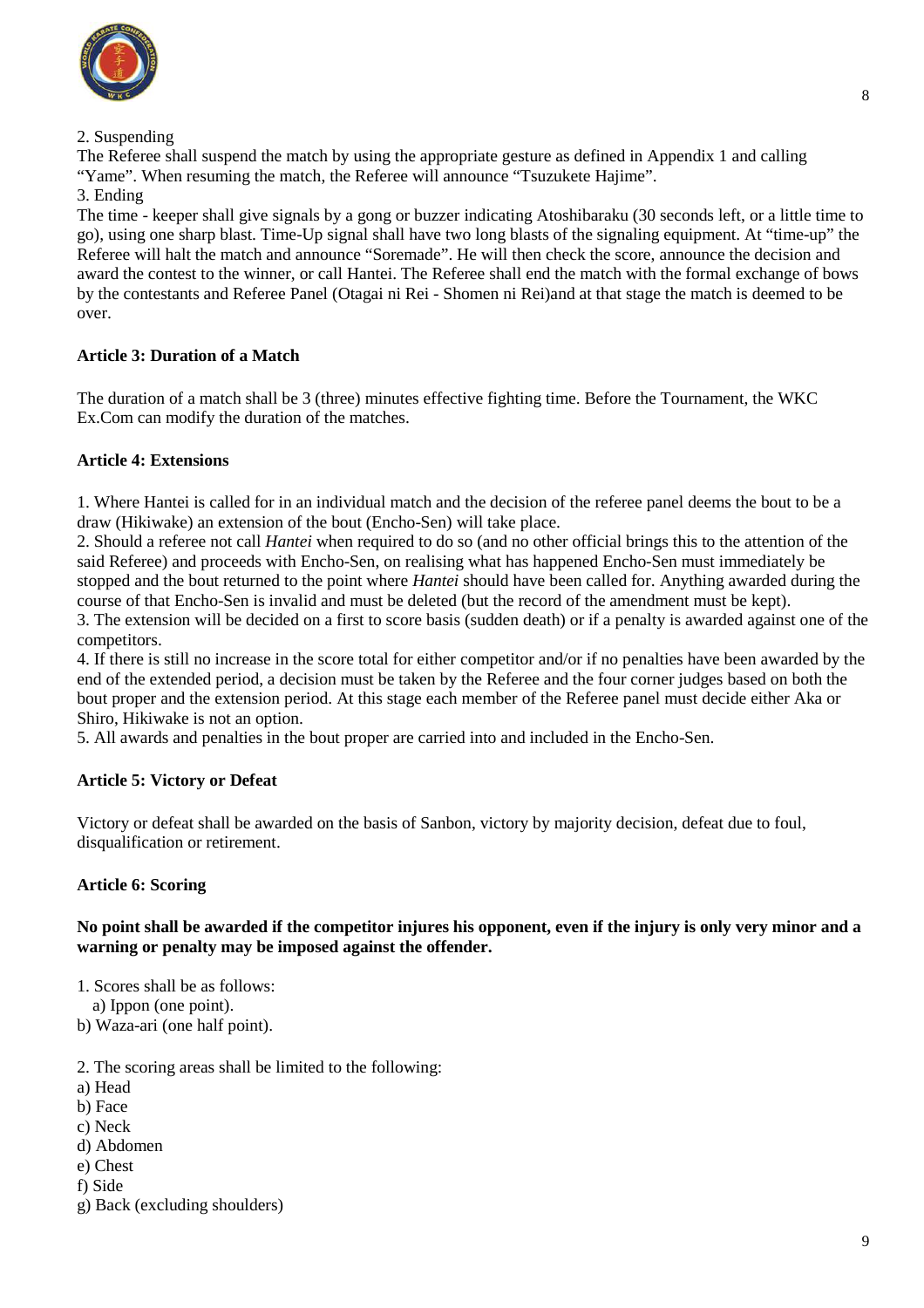

3. An effective technique delivered simultaneously as the Time-up bell signals the end of the bout, shall be counted into the score. Penalties can be imposed for failing to obey the orders of the Referee.

4. Simultaneous effective scoring techniques delivered by both contestants, the one on the other (Aiuchi) shall not score.

5. Jogai: For Jogai to occur a contestant's foot or any other part of the body must touch the floor outside the fighting area, an exception to this is when the contestant is physically pushed or thrown from the area by the opponent.

6. A scoring technique delivered by a contestant whilst outside the fighting area shall be invalid.

7. The point at which "YAME" should have been called is helpful in determining if Jogai has occurred.

a) If a contestant (Aka), whilst inside the fighting area delivers a scoring technique and then steps outside of the area, the technique shall score.

b) If a contestant (Aka), whilst inside the fighting area delivers a technique that does not score and who then steps outside of the area, Jogai will be recorded against Aka.

c) If a contestant (Aka), whilst inside the fighting area delivers a scoring technique and Shiro steps outside of the area after it has scored, the technique shall score and Jogai shall not be recorded against Shiro

d) If a contestant (Aka), whilst inside the fighting area delivers a scoring technique and Shiro has stepped out or steps outside the fighting area as Aka's technique is delivered, the technique shall score and Jogai shall be recorded against Shiro.

8. Criteria for deciding Ippon and Waza-ari.

An Ippon is awarded when a scoring technique is performed to a scoring area and fulfils all of the following criteria:

a) Good form (a technique with probable effectiveness within the framework of traditional Karate concepts).

b) Correct attitude (a non-malicious sense of performing within the framework of traditional Karate concepts).

c) Strong vigour (power, speed and controlled delivery of technique with the purpose of succeeding).

d) Zanshin (a continued state of awareness and commitment).

e) Proper timing (carrying out a technique at the optimum moment in time to achieve the greatest result).

f) Correct distance (carrying out a technique at the most effective distance to achieve the greatest potential effect).

9. Effective scoring techniques delivered under the following conditions shall be considered as an Ippon:

a) When delivered to a scoring area at the same time as an opponent begins to attack. b) When delivered to a scoring area immediately the opponent is unbalanced or thrown by the attacker.

c) When a combination of successive and effective techniques (each of which merit a score in their own right), are delivered to the scoring area(s).

- d) When the opponent loses their fighting spirit and turns away from the attacker.
- e) When delivered to a scoring area on the opponent that is clearly undefended.

10. A Waza-ari is awarded for a technique almost comparable and only *slightly* deficient in t hat required to score Ippon. The Referee Panel must always look for the full requirements of Ippon in the first instance and only award a Waza-ari in the second instance.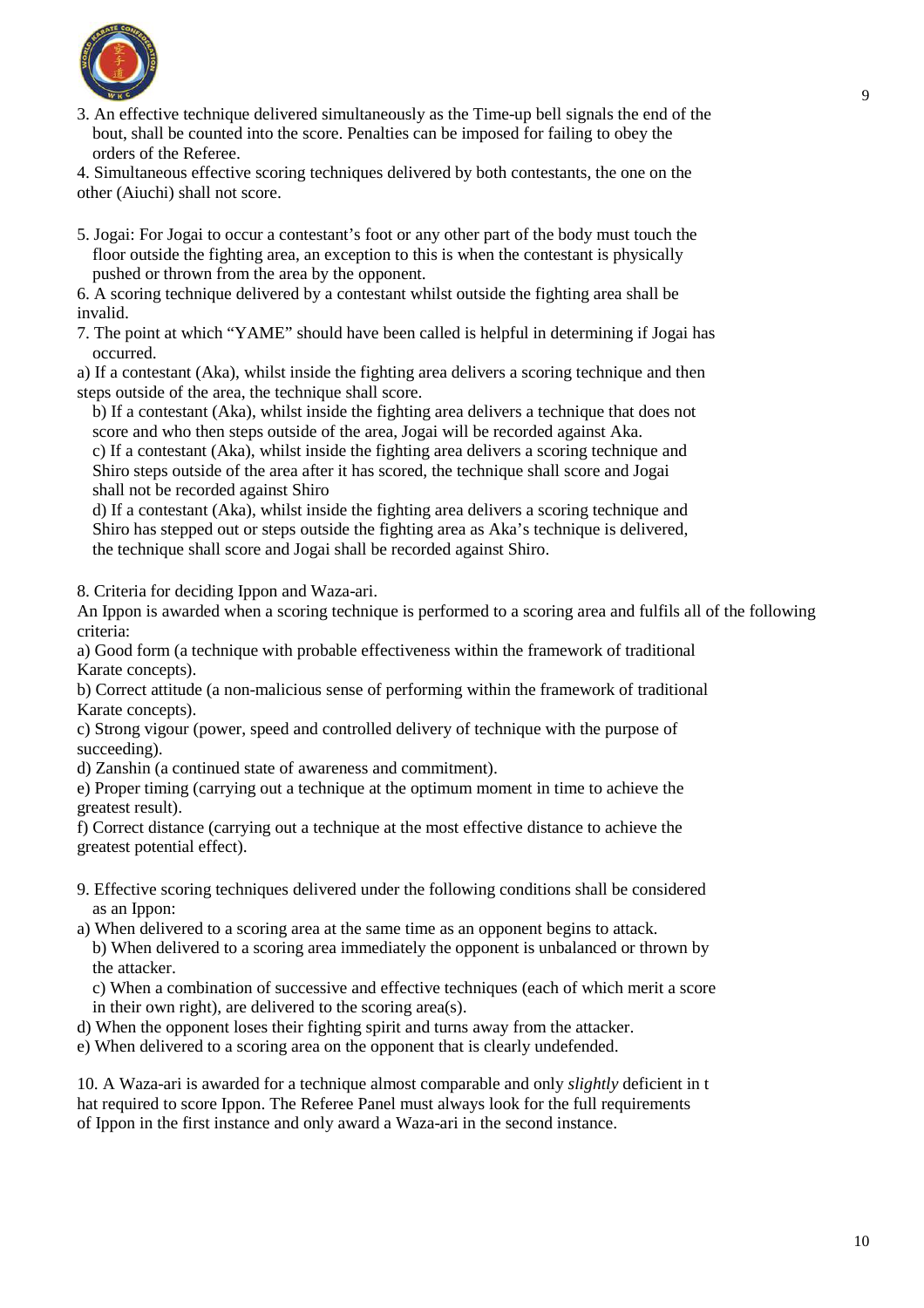

## **Article 7: Criteria for Hantei (Decision)**

- 1. Hantei is called for in the absence of:
- a) Sanbon.
- b) Hansoku (defeat due to disqualification) during the time of the match.
- c) Shikkaku (disqualification and banned from the event), during the time of the match.
- d) Kiken (withdrawal or retirement), during the time of the match.
- *also* 
	- e) When an individual bout or an individual bout in a team match, ends in equal scores or no scores. (Hantei must be called for in an individual bout and in an individual bout in a team match, where Aka scores the equivalent of one Waza-ari greater than Shiro, but also incurs one Chui more than Shiro during that bout. The decision in this case can result in Kachi for Aka or Hikiwake (draw)).

f) When a contestant scores at least one Waza-ari more than the opponent and also incurs a Chui.

- 2. The Referee Panel will make a decision (Hantei) on the basis of the following:
- a) The number of Waza-ari's/Ippons scored.
- b) The number of warnings issued and to whom.
- c) The number of escapes from the fighting area.
- d) The number of attacking moves.
- e) The ability and skill of the contestants.
- f) The comparative excellence in fighting spirit, attitude and vigorous application.
- g) The comparative excellence of strategy used.
- h) Fair play.

3. In the case of Aka scoring the equivalent of one Waza-ari greater than Shiro, but also incurring one Chui more than Shiro during the bout, Hantei must be called for. The decision in this case may result in Kachi for Aka or Hikiwake (Draw).

## **Article 8: Prohibited Actions**

- 1. Uncontrolled attacks (whether they make contact or not).
- 2. Techniques which make excessive contact, regarding the scoring area(s) attacked.
- 3. Attacks to the arms, legs, joints and insteps.
- 4. Attacks to the groin.
- 5. Attacks with open-handed techniques to the face, Empi Uchi, Hiza Geri, and Atama Uchi.
- 6. Attacks, which *make contact* with the throat.
- 7. Purposeless grabbing.
- 8. Dangerous throws.
- 9. A contestant who is disqualified a second time for causing injury to an opponent cannot fight again in this competition.

## **Article 9: Prohibited Behaviours**

- 1. Fail to comply with the orders of the Referee.
- 2. Time-wasting.
- 3. Any unsporting behaviour such as verbal abuse, provocation or needless utterances.
- 4. Any behaviour likely to bring Karate into disrepute (this includes coaches and manager or anybody connected with the contestant).
- 5. Lack of regard for the contestant's own safety (Mubobi).
- 6. Exaggerated actions and/or reactions (i.e. faking of injury).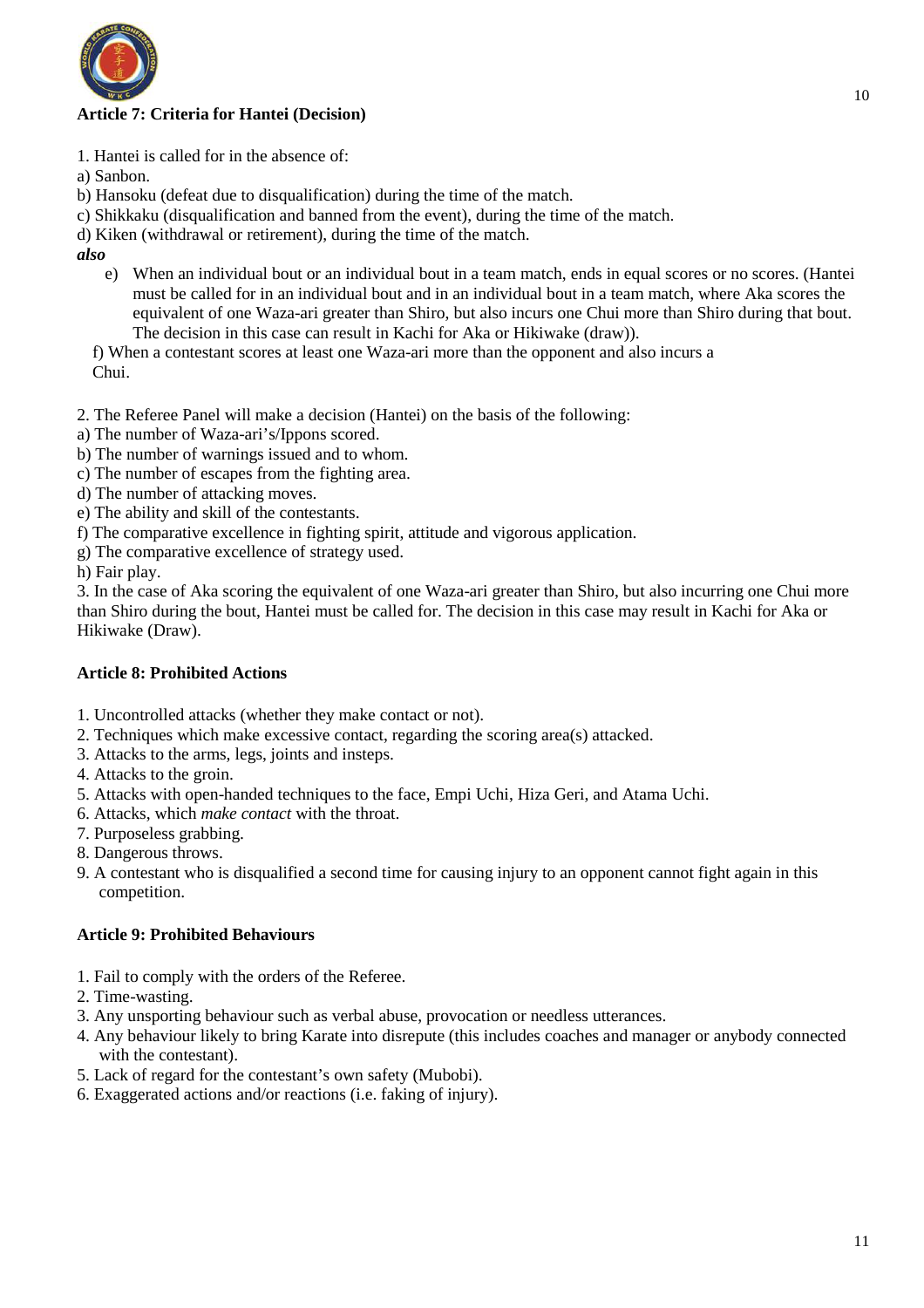

## **Article 10: Warnings & Penalties** (refer to PART A: CHAPTER 1: Para 3).

- a) There are three categories of penalty: Actions & Behaviours, Jogai and Mubobi.
- b) There will be no cross-accumulation of warnings.

c) Warnings must be increased with repeated infractions of the same rule type.

#### **1. Actions & Behaviours**

#### a) ATENAI:

Private Warning, this is imposed for the first minor infraction of the Rules and carries

#### **No penalty**.

#### b) CHUI:

Official Warning, this is imposed for a minor infraction of the rules for which Atenai has already been given or for a serious infraction of the rules but does not warrant Hansoku. It can be directly imposed and carries **No penalty**. c) HANSOKU:

Disqualification (Penalty), is imposed for a serious infraction of the rules for which Atenai or Chui may have already been given or for a very serious infraction of the rules such as failing to obey the commands of the referee, for bringing the honour and prestige of Karatedo into disrepute or when a contestant becomes over-excited and the Referee considers him to be a danger to their opponent. **It can be directly imposed**. A **penalty** of disqualification of the contestant is imposed and the opponent's score is raised to Sanbon.

#### d) SHIKKAKU:

Disqualification (Penalty) from the tournament, this may be imposed for malicious acts, for failing to obey the commands of the referee, for bringing the honour and prestige of Karatedo into disrepute or when other acts are considered to violate the rules and the spirit of the tournament. **It can be directly imposed**. A **penalty** of disqualification from the tournament is imposed. The WKC Ex.Com. can decide the level of Shikkaku and a public announcement will be made.

#### **2. Jogai:**

1) JOGAI 2) JOGAI CHUI: Official Warning, this is imposed after the second escape. **No Penalty** is imposed. 3) JOGAI HANSOKU: Disqualification, this is imposed after the third escape. **Penalty** is imposed.

#### **3) Mubobi:**

1) MUBOBI 2) MUBOBI CHUI Official Warning, this is imposed for the second infringement. **No Penalty** is imposed. 3) MUBOBI HANSOKU

Disqualification, this is imposed for the third infringement. **Penalty** is imposed. 14 15

11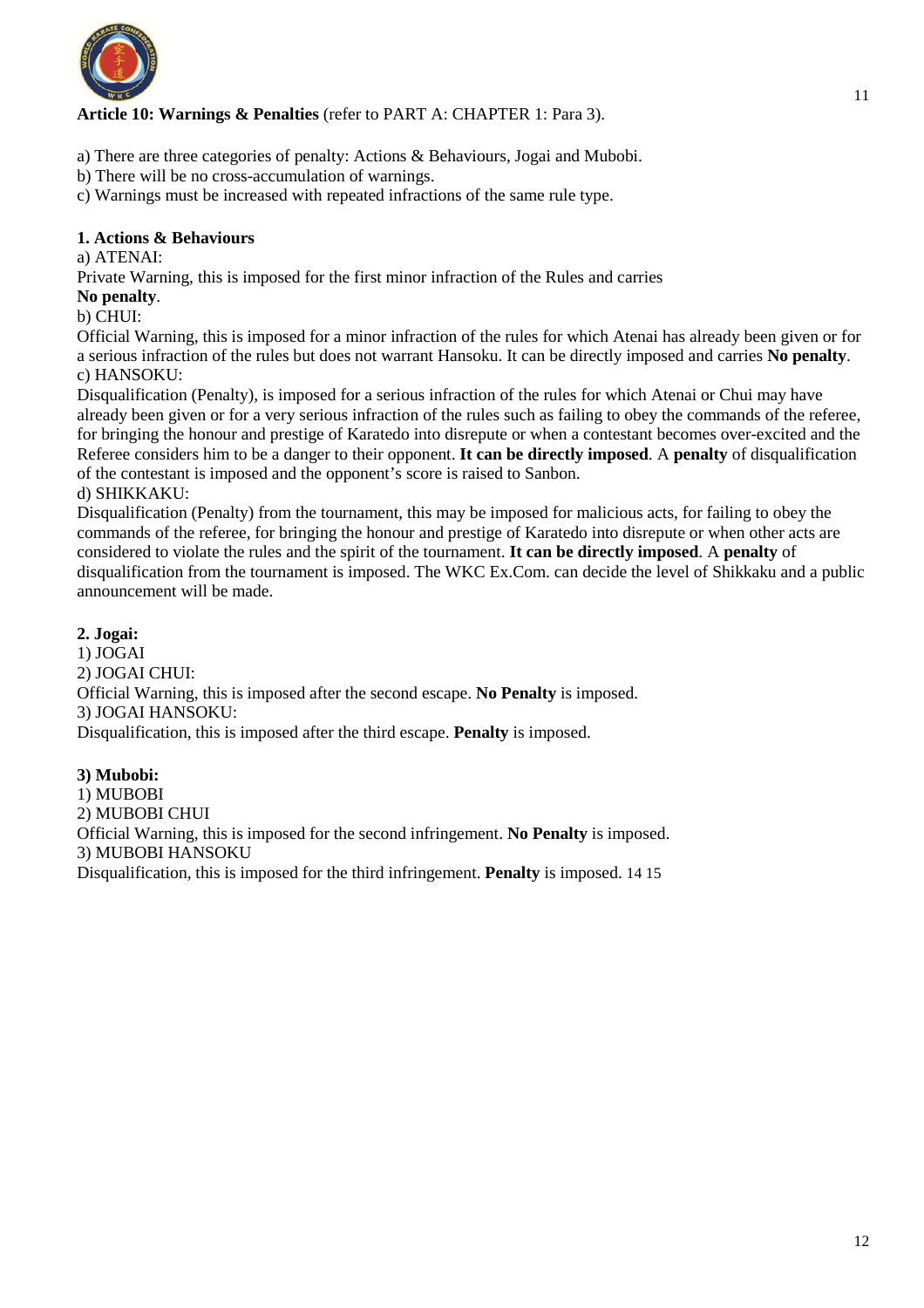

## **PART C: KUMITE CONTEST RULES – SHOBU IPPON**

*Individual and team match events are run on a knock- out basis unless otherwise stated – there is no repechage.* 

## **Article 1: Types of Match**

The types of match shall be as follows:

## **1. Individual Match**

The individual match is decided by "Shobu Ippon". "Shobu Ippon", a one point match, is a match where the participants try and score one point before their opponent does within the permitted time. Criteria for deciding the winner of an individual match is as follows:

a) The first person to reach Ippon.

b) The person who has the greater score at the time-up signal (see Article 7).

c) Hantei.

d) Sai Shiai

f) Hansoku, Shikkaku or Kiken given against an opponent.

## **2. Team Match**

1. The number of persons comprising a team (male or female), shall be  $3 + 1$  reserve. A team will be allowed to participate only when it comprises a minimum of two competitors.

2. Before each team match, a team representative (the Coach), must hand to the official table, an official form detailing the names and fighting order of the team members. The fighting order can be changed for each round but once notified, it cannot then be amended. Use of a reserve constitutes a change in fighting order – there are no fixed reserves.

3. Matches between individual members of each team shall be held in the predetermined order.

4. The winner of a team match will be decided on the outcome of the individual bouts

5. The criteria for deciding the winner of a team match, on the basis of the number of winners of individual matches, is as follows:

a) The number of wins.

b) The number of Ippons

c) The number of Waza-aris (of the winner only)

. d) Extra Match.

6. Victory through a foul, disqualification or retirement of the opponent shall be counted as Ippon in both team and individual matches. The loser will still hold onto his/her scores awarded during the bout.

## **Article 2: Starting, Suspending and Ending Matches**

#### 1. STARTING:

At the start of a Kumite match, the Referee stands on the outside edge of the fighting area. On his left and right sides stand the Judges. The Referee will call both teams (only the actual fighters, not the substitutes or coach), to line up in order, properly composed and proceed to initiate the formal exchange of bows by both contestants and officials (Shomen Ni Rei - Otagai ni Rei). The Referee will then take one step back, the Judges will turn inwards towards the Referee and all bow together. The match shall start with the announcement by the Referee of "Shobu Ippon Hajime" and the bout will then commence.

## *2.* SUSPENDING:

The Referee shall suspend the match by using the appropriate gesture as defined in Appendix I. and calling "Yame." When resuming the match, the Referee will announce "Tsuzukete Hajime".

## 3. ENDING:

The time keeper shall give signals by a gong or buzzer indicating Atoshibaraku (30 seconds left, or a little time to go), using one sharp blast. Time-Up signal shall have two long blasts of the signaling equipment. . At "time-up" the Referee will halt the match and announce "Soremade". He will then check the score, announce the decision and award the contest to the winner, or call Hantei. The Referee shall end the match with the formal exchange of bows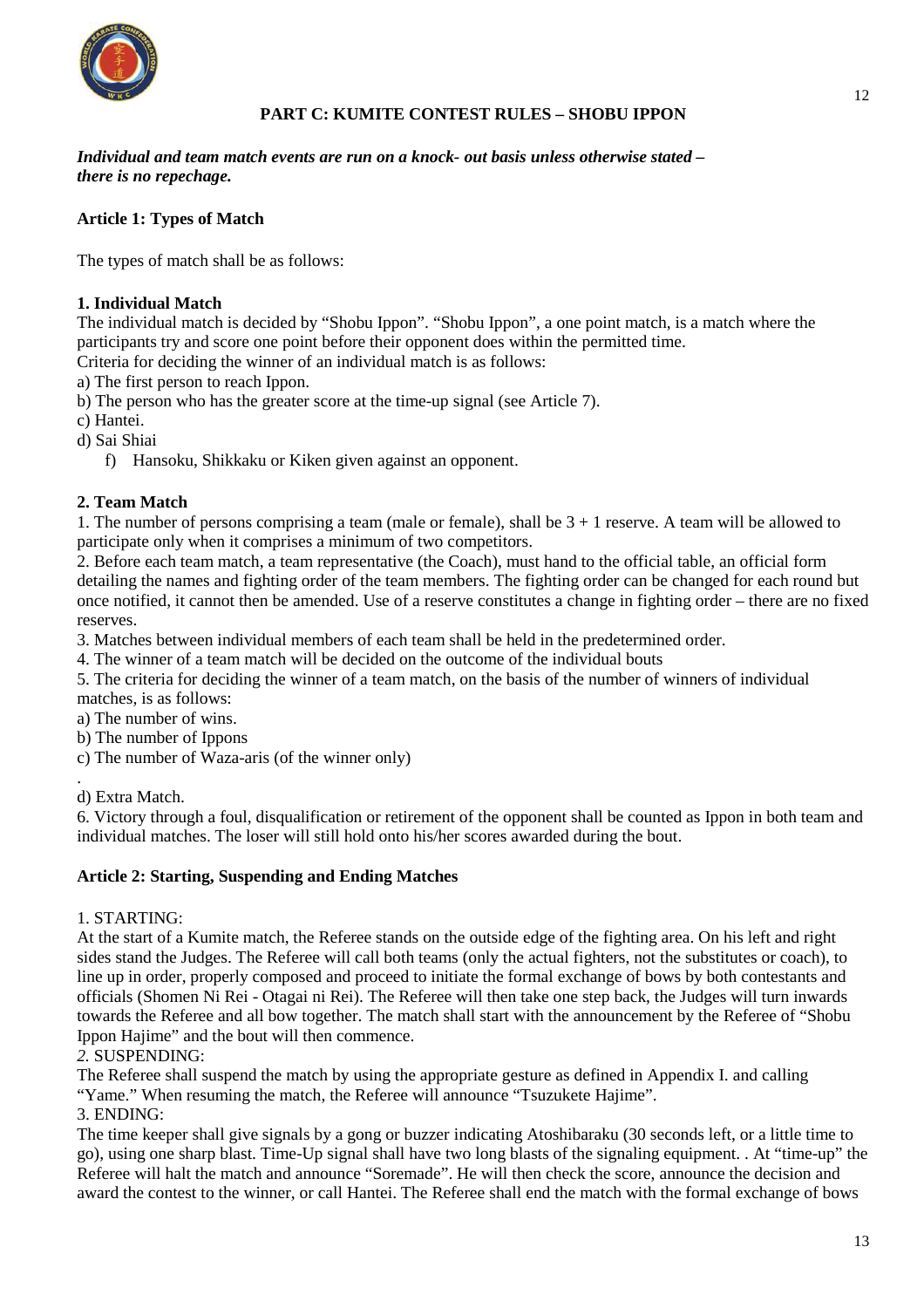

by the contestants and Referee Panel (Otagai ni Rei - Shomen ni Rei) and at that stage the match is deemed to be over.

## **Article 3: Duration of a Match**

The duration of a match shall be two minutes effective fighting time. (Before the Tournament, the WKC Ex.Com might modify the duration of the matches).

#### **Article 4: Sai Shiai (another match)**

1. Where Hantei is called for in an individual match and the result is deemed to be a draw, there will be another match (Sai Shiai).

2. The winner of the match shall be the competitor with the highest score gained only in Sai Shiai.

3. All awards and warnings are NOT carried into Sai Shiai.

4. If there is still no score for either competitor by the end of the bout, a decision must be taken by the Referee and the four corner judges based on Sai Shiai only.

#### **Article 5: Victory or Defeat**

Victory or defeat shall be awarded on the basis of Ippon, victory by decision, defeat due to foul, disqualification or retirement.

#### **Article 6: Scoring.**

#### **No point shall be awarded if the competitor injures his opponent, even if the injury is only very minor and a warning or penalty may be imposed against the offender.**

1. Scores shall be as follows:

- a) Ippon (one point).
- b) Waza-ari (one half point).
- 2. The scoring areas shall be limited to the following:
- a) Head
- b) Face
- c) Neck
- d) Abdomen
- e) Chest

f) Side

g) Back (excluding shoulders)

3. An effective technique delivered simultaneously as the Time-up bell signals, shall be counted into the score. Warnings & penalties can be imposed for failing to obey the orders of the Referee.

4. Simultaneous effective scoring techniques delivered by both contestants, the one on the other (Aiuchi) shall not score.

5. Jogai: For Jogai to occur a contestant's foot or any other part of the body must touch the floor outside the fighting area, an exception to this is when the contestant is physically pushed or thrown from the area by the opponent.

6. A scoring technique delivered by a contestant whilst outside the fighting area shall be invalid.

7. The point at which "YAME" should have been called is helpful in determining if Jogai has occurred.

a) If a contestant (Aka), whilst inside the fighting area delivers a scoring technique and then steps outside of the area, the technique shall score.

b) If a contestant (Aka), whilst inside the fighting area delivers a technique that does not score and who then steps outside of the area, Jogai will be recorded against Aka.

c) If a contestant (Aka), whilst inside the fighting area delivers a scoring technique and Shiro steps outside of the area after it has scored, the technique shall score and Jogai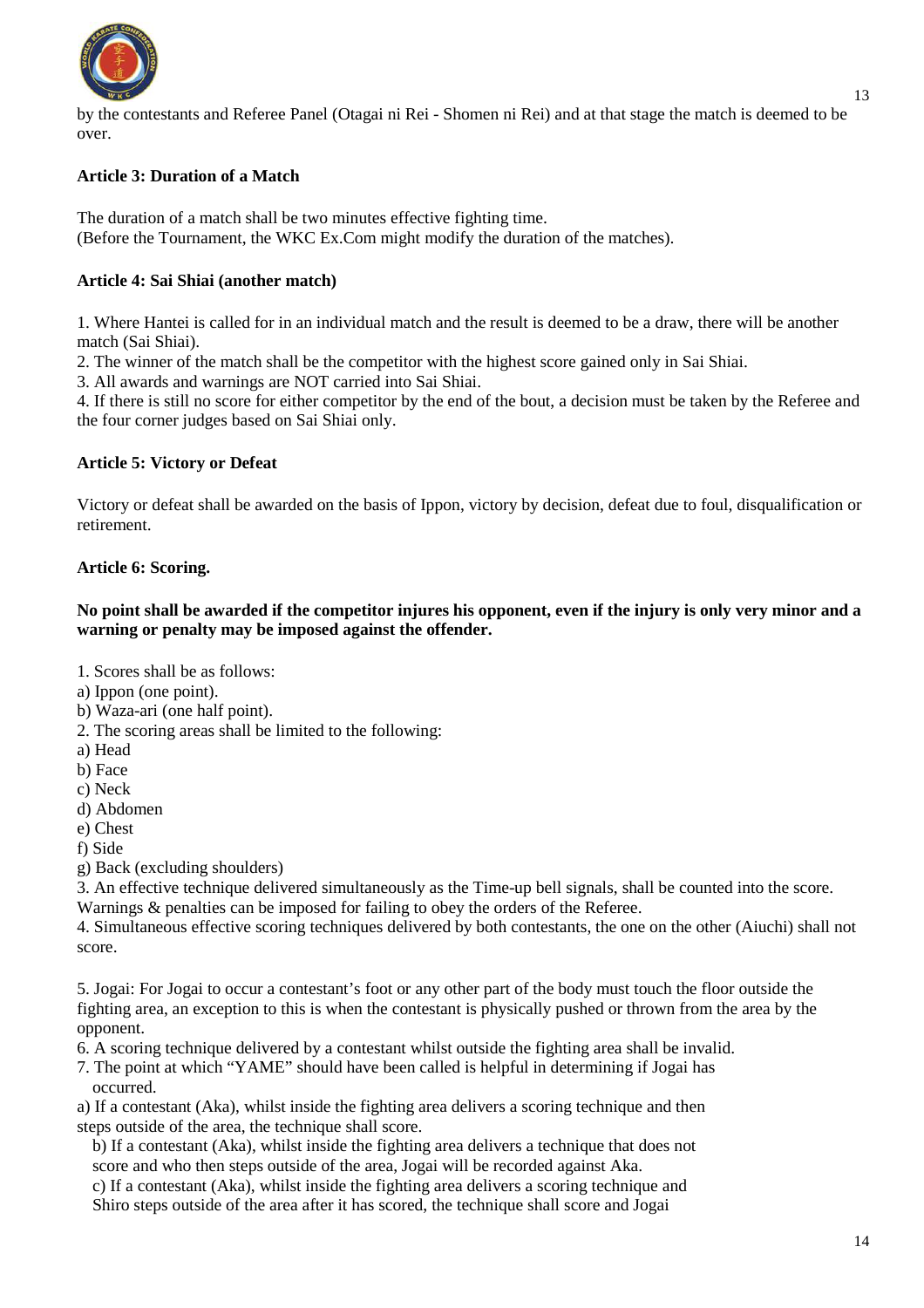

shall not be recorded against Shiro

d) If a contestant (Aka), whilst inside the fighting area delivers a scoring technique and Shiro has stepped out or steps outside the fighting area as Aka's technique is delivered, the technique shall score and Jogai shall be recorded against Shiro.

8. Criteria for deciding Ippon and Waza-ari.

An Ippon is awarded when a scoring technique is performed to a scoring area and fulfils all of the following criteria:

a) Good form (a technique with probable effectiveness within the framework of traditional Karate concepts).

b) Correct attitude (a non-malicious sense of performing within the framework of traditional Karate concepts).

c) Strong vigour (power, speed and controlled delivery of technique with the purpose of succeeding).

d) Zanshin (a continued state of awareness and commitment).

e) Proper timing (carrying out a technique at the optimum moment in time to achieve the greatest result).

f) Correct distance (carrying out a technique at the most effective distance to achieve the greatest potential effect).

- 9. Effective scoring techniques delivered under the following conditions shall be considered as an Ippon:
- a) When delivered to a scoring area at the same time as an opponent begins to attack. b) When delivered to a scoring area immediately the opponent is unbalanced or thrown by the attacker.

c) When a combination of successive and effective techniques (each of which merit a score in their own right), are delivered to the scoring area(s).

- d) When the opponent loses their fighting spirit and turns away from the attacker.
- e) When delivered to a scoring area on the opponent that is clearly undefended.

10. A Waza-ari is awarded for a technique almost comparable and only *slightly* deficient in t hat required to score Ippon. The Referee Panel must always look for the full requirements of Ippon in the first instance and only award a Waza-ari in the second instance.

#### **Article 7: Criteria for Hantei (Decision)**

In the absence of Ippon, or defeat due to disqualification (Hansoku or Shikkaku) or retirement (Kiken), during the prescribed time of Match, or when an individual bout or an individual bout in a team match, ends in equal scores or no scores, Hantei must be called for.

Hantei is taken on the basis of the following considerations:

- 1. Whether there have been Waza-ari.
- 2. The number of warnings and to whom.
- 3. The number of escapes outside the Match area.
- 4. The comparative excellence in the fighting attitude.
- 5. The ability and skill.
- 6. The degree of the vigour and fighting spirit.
- 7. The number of attacking moves.
- 8. The comparative excellence in the strategy used.
- 9. Fair play.

#### **Article 8: Prohibited Actions**

- 1. Uncontrolled attacks (whether they make contact or not).
- 2. Techniques, which make excessive contact, having regard to the scoring area(s) attacked.
- 3. Attacks to the arms, legs, joints and insteps.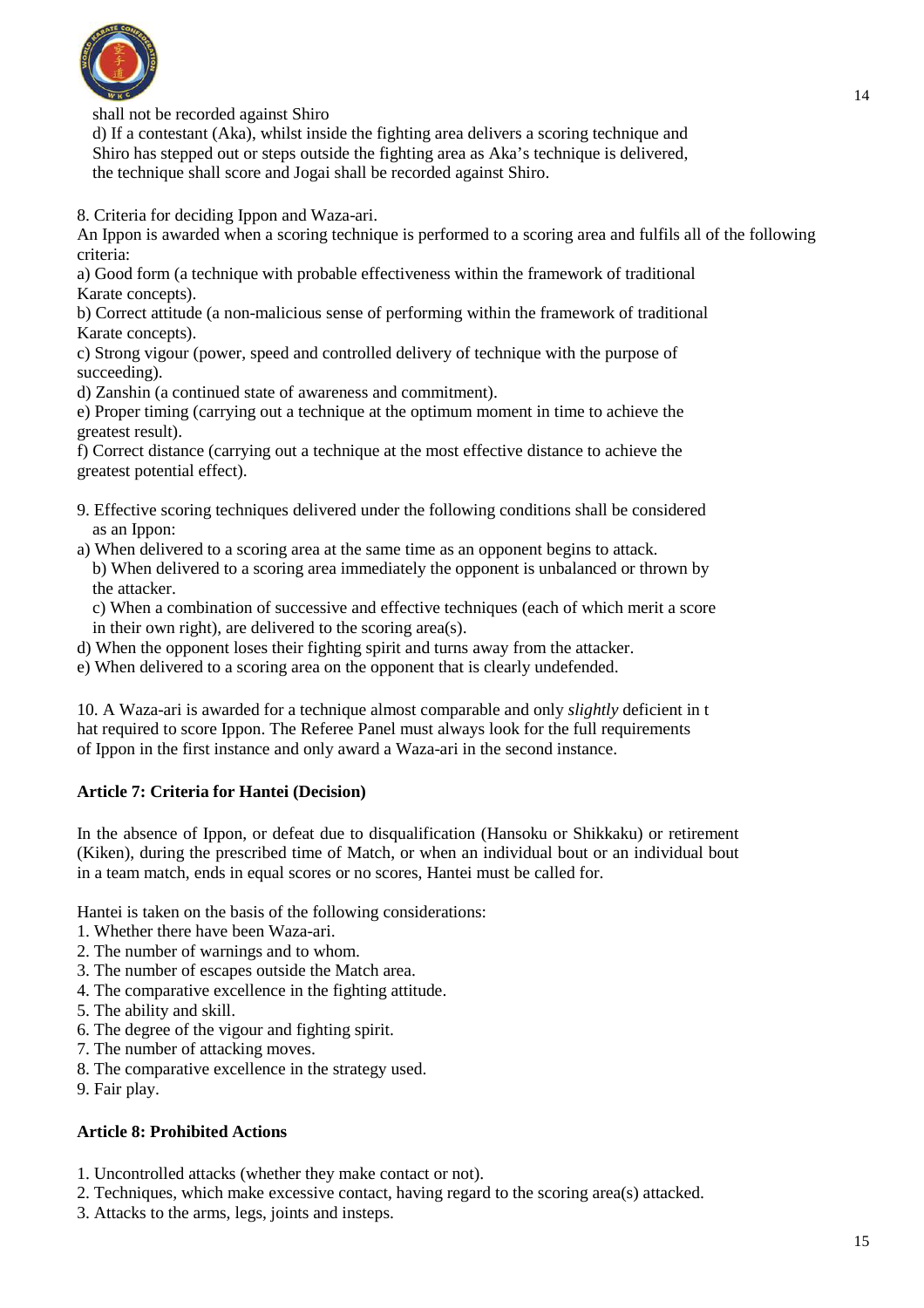

- 5. Attacks with open-handed techniques to the face, Empi Uchi, Hiza Geri, and Atama Uchi.
- 6. Attacks, which make contact with the throat.
- 7. Purposeless grabbing.
- 8. Dangerous throws.
- 9. A contestant who is disqualified a second time for causing injury to an opponent cannot fight again in this competition.

## **Article 9: Prohibited Behaviours**

- 1. Fail to comply with the orders of the Referee.
- 2. Time-wasting.
- 3. Any unsporting behaviour such as verbal abuse, provocation or needless utterances.
- 4. Any behaviour likely to bring Karate into disrepute (this includes coaches and manager or anybody connected with the contestant).
- 5. Lack of regard for the contestant's own safety (Mubobi).
- 6. Exaggerated actions and/or reactions (i.e. faking of injury).

## **Article 10: Warnings & Penalties** (refer to PART A: CHAPTER 1: Para 3).

- a) There are three categories of penalty: Actions & Behaviours, Jogai and Mubobi.
- b) There will be no cross-accumulation of warnings.
- c) Warnings must be increased with repeated infractions of the same rule type.

## **1. Actions & Behaviours**

a) ATENAI:

Private Warning, this is imposed for the first minor infraction of the Rules and carries **No penalty**. b) CHUI:

Official Warning, this is imposed for a minor infraction of the rules for which Atenai has already been given or for a serious infraction of the rules but does not warrant Hansoku. It can be directly imposed and carries **No penalty**. c) HANSOKU:

Disqualification (Penalty), is imposed for a serious infraction of the rules for which Atenai or Chui may have already been given or for a very serious infraction of the rules such as failing to obey the commands of the referee, for bringing the honour and prestige of Karatedo into disrepute or when a contestant becomes over-excited and the Referee

considers him to be a danger to their opponent. **It can be directly imposed**. A **penalty** of disqualification of the contestant is imposed and the opponent's score is raised to Ippon.

d) SHIKKAKU:

Disqualification (Penalty) from the tournament, this may be imposed for malicious acts, for failing to obey the commands of the referee, for bringing the honour and prestige of Karatedo into disrepute or when other acts are considered to violate the rules and the spirit of the tournament. **It can be directly imposed**. A **penalty** of disqualification from the tournament is imposed. The WKC Ex.Com. can decide the level of Shikkaku and a public announcement will be made.

## **2. Jogai:**

1) JOGAI: 2) JOGAI CHUI: Official Warning, this is imposed after the second escape. **No Penalty** is imposed. 3) JOGAI HANSOKU: Disqualification, this is imposed after the third escape. **Penalty** is imposed.

## **3) Mubobi:**

1) MUBOBI 2) MUBOBI CHUI Official Warning, this is imposed for the second infringement. **No Penalty** is imposed. 3) MUBOBI HANSOKU Disqualification, this is imposed for the third infringement. **Penalty** is imposed. 19 20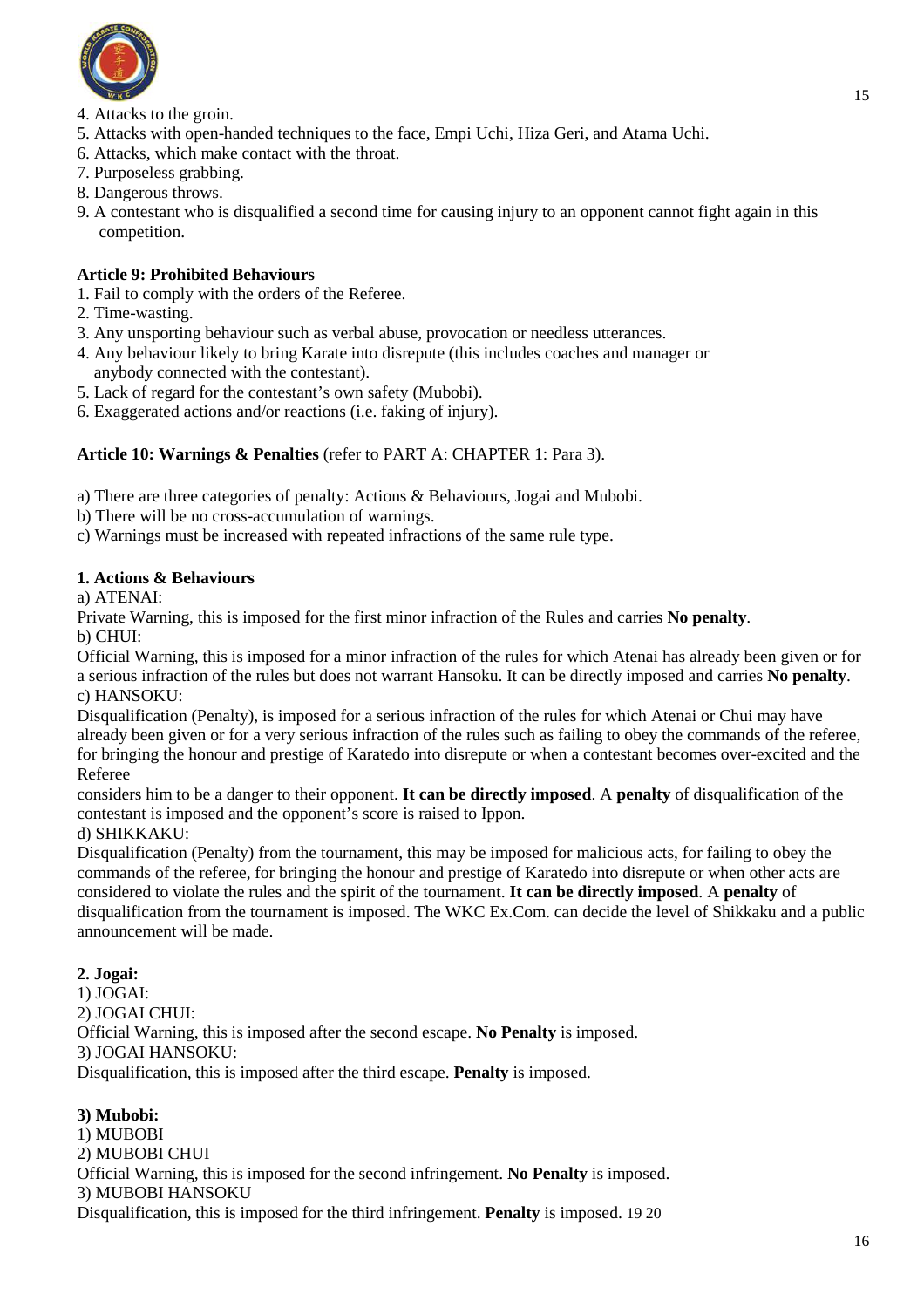

## **PART D: KATA CONTEST RULES – KATA**

#### **Article1: Competition Area**

- 1. The competition area must be flat and devoid of hazard.
- 2. It must be of suitable size to allow the kata to be performed without restriction.
- 3. Normal Kumite tatami flooring is allowed but sprung wooden flooring is preferred.

#### **Article 2: Outfits and Presentation**

Contestants and Officials shall wear the same as detailed in Chapter 1 Article 6 of this Rule Book.

## **Article 3: Types of Match**

There are two types of Match:

1. Individual: where contestants compete against each other in separate male and female section.

2. Team: between three people in unison against each other in separate male and female sections. At the beginning, the team must face the Chief Referee and end in the same position as in an individual kata.

They shall start and finish in a triangular formation, lead member to the front. All three members shall perform the same kata. The performance must be synchronised..

3. Both types use the points scoring system with the winner being the contestant/team with the highest score.

4. The system may be changed by the WKC Ex.Com. (i.e. Flag System).

## **Article 4: Judging**

1. The Panel of Referee and Judges will be appointed by the Referee Commission.

2. Competitors will demonstrate kata from one of the recognised WKC styles.

3. The Panel will consist of specific style qualified officials in the first instance.

4. A Kata contest will be judged by a Panel of: One Referee and either four of six corner Judges (depending on numbers available).

5. The Kata contest will be run under the instruction of the Referee.

6. Scorekeepers and announcers will be appointed.

## **Article 5: Starting and Finishing of Matches**

1. Starting:

a) Competitors must advise the Administration Table Official before each round the name of the Kata they will perform.

b) When called upon by the announcer, the competitor(s) will proceed inside the match area, bow to the Referee and will announce the name of the Kata to be performed to the Judges.

c)The referee will clearly repeat the name of the Kata to be performed.

d) The participant(s) will then commence their performance, and upon completion, will return to their original position(s) and await the Judge's decision.

2. Finishing:

a) Once the Kata has been completed, the Referee shall call Hantei (by means of a whistle as detailed in Chapter 2 Article 2 above), for the corner Judge's decisions. All scoreboards will be raised simultaneously. The announcer will call out the scores given, referee first and going in a clockwise direction at all times announcing all the scores of the corner Judges.

b) The Administration Table Official and the Scorekeeper shall record the announced scores on separate Official Record Sheets and will separately calculate the final score as follows:

1) Seven Scores – delete the highest and lowest and add all the remainder.

2) Five Scores - delete the highest and lowest and add all the remainder.

3. After checking that the scores of both the Jury Table Judge and the Scorekeeper agree, the Announcer shall announce the total score.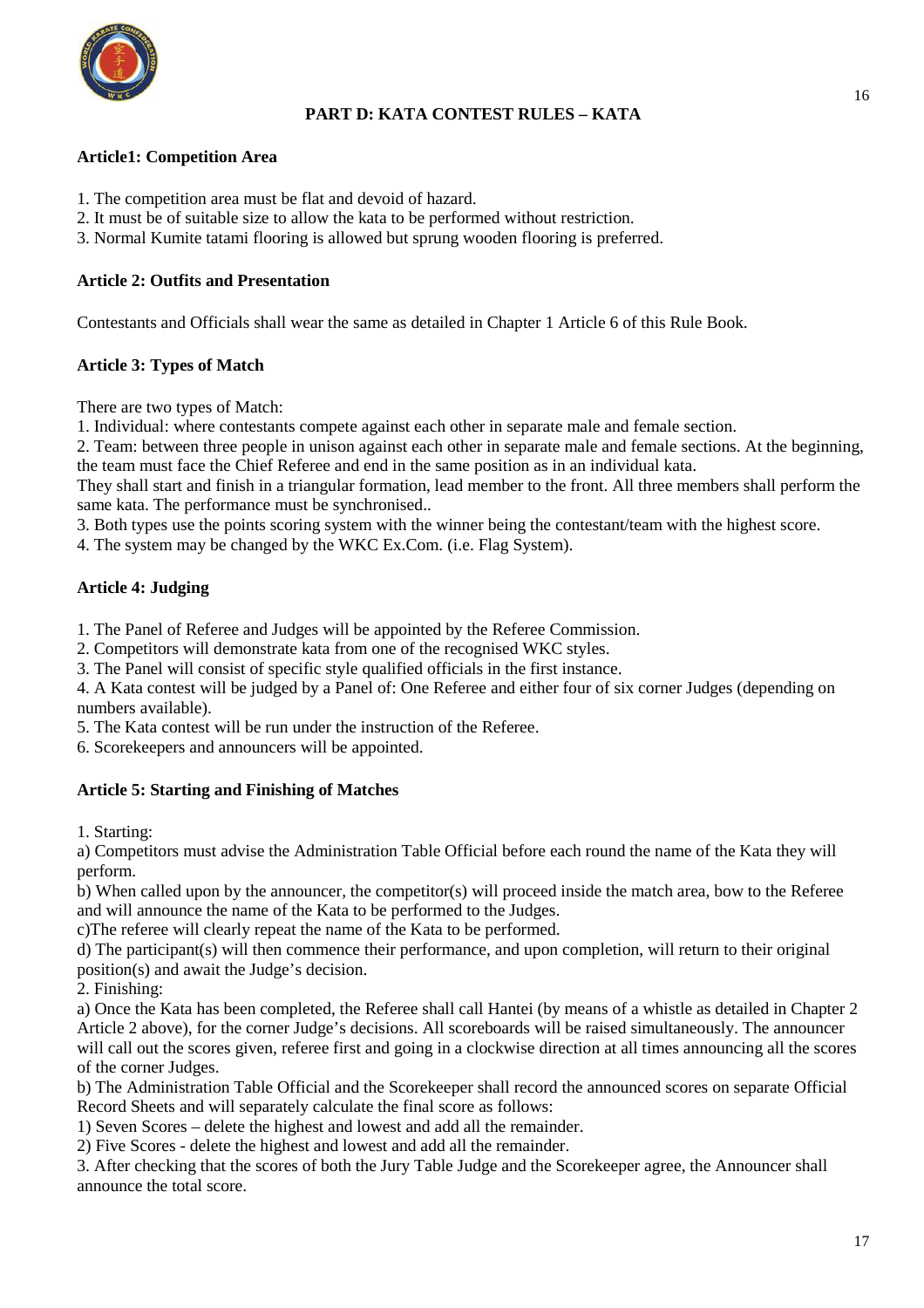

4. After the score has been announced and recorded the Referee shall give a signal (by means of a short whistle as detailed in Chapter 2, Article 2 above), to the Corner Judges to lower the scoreboards. The participant will bow to the Referee and leave the match area.

#### **Article 6: Organisation of Contest**

| Round              | Round 1     | Round 2     | Round 3 (Final) |
|--------------------|-------------|-------------|-----------------|
| Number of entrants | $17 +$      | $8 - 16$    |                 |
| <b>Scoring</b>     | $5.0 - 7.0$ | $6.0 - 8.0$ | $7.0 - 9.0$     |
| <b>Kata Type</b>   | Shitei      | Sentei      | Tokui           |

1. In Round 1 competitors must perform Shitei Kata. The 16 highest scoring competitors will proceed from Round 1 into Round 2.

2. In Round 2 competitors must perform Sentei Kata. The 8 highest scoring competitors will proceed from Round 2 into Round 3.

3. In Round 3 (Final), competitors must perform a Tokui Kata. The order of performance shall be determined by random selection.

#### 4. Tied Results:

a) In the event of a tie in any Round, the MINIMUM score from the remaining 3 (5) scores will be added to the total for that Round.

b)If the tie persists, then the MAXIMUM score from the remaining 3 (5) scores will be added to the total for that Round.

c)In the event of a continuing tie, the contestants must select and perform a further Kata from the designated Kata schedule for that Round which has not already been performed.

d) If there is still no winner, a decision must be taken by the Panel of Judges (based only on the last Kata performed).

#### **Article 7: Criteria for Decision**

Kata performance will be judged on the criteria:

- a) Kata sequence (Enbusen).
- b) Correct attitude (Reigi)
- c) Control of tension and contraction.
- d) Control of speed and rhythm.
- e) Proper understanding of Bunkai.
- f) Stability and balance.
- g) Kiai.
- h) Breathing.
- i) Concentration.
- j) Spirit.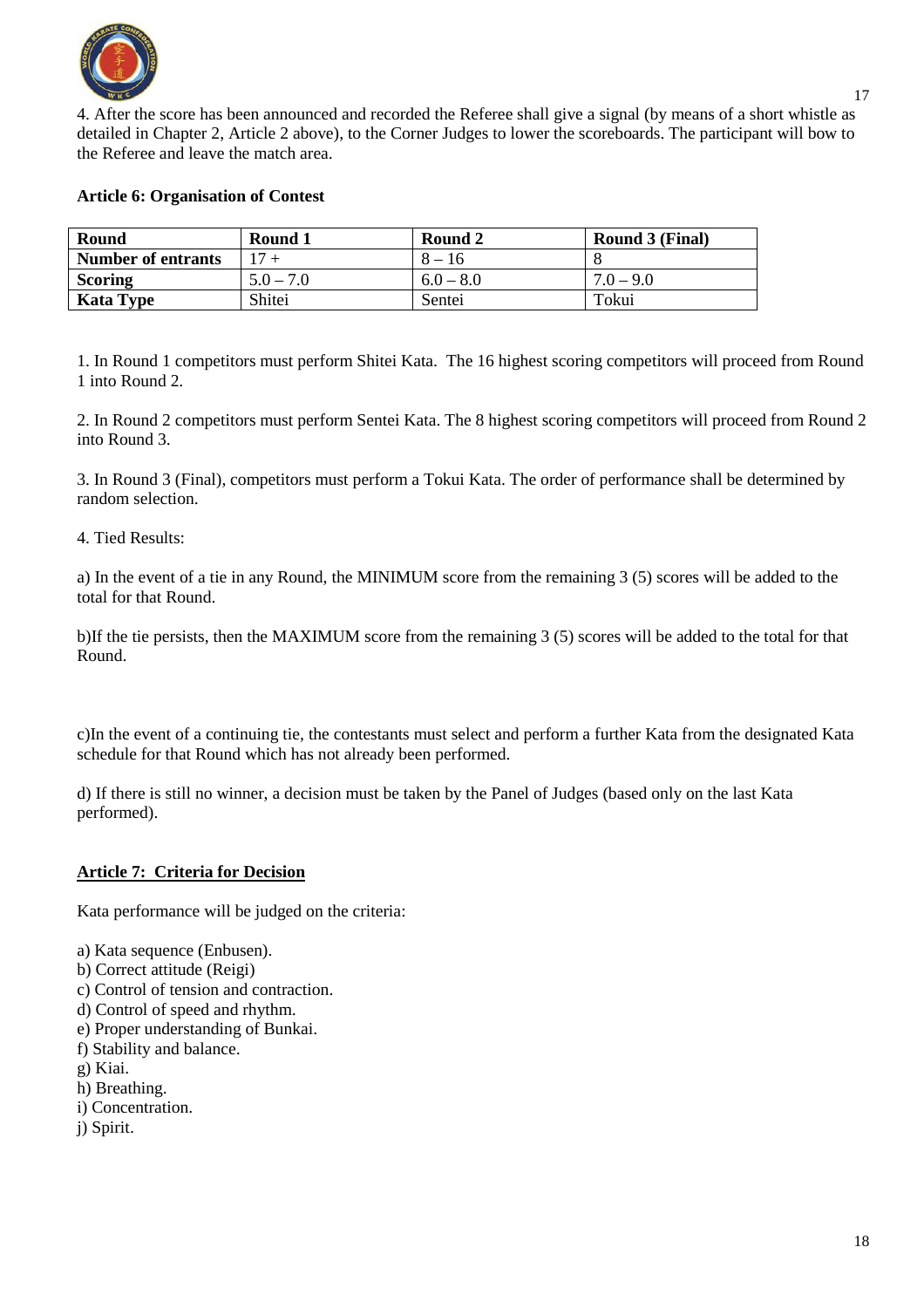

- 1. Points will be deducted from competitors score as follows:
- In the smooth performance of the Kata
- a) 0.1 shall be deducted for a quickly remedied momentary hesitation.
- b) 0.2 shall be deducted for a momentary, but discernable pause.
- c) 0.1 0.2 shall be deducted for a momentary slight imbalance.
- 2. Contestants will be disqualified as follows:
- a) If the wrong Kata is performed.
- b) If the Kata is varied.
- c) If the Kata is stopped.
- d) If the contestant loses balance completely and/or falls over.
- e) If the contestant does not perform a Kata from his/her style.

## **Article 9: Kata Listing**

**See Appendices on the following pages**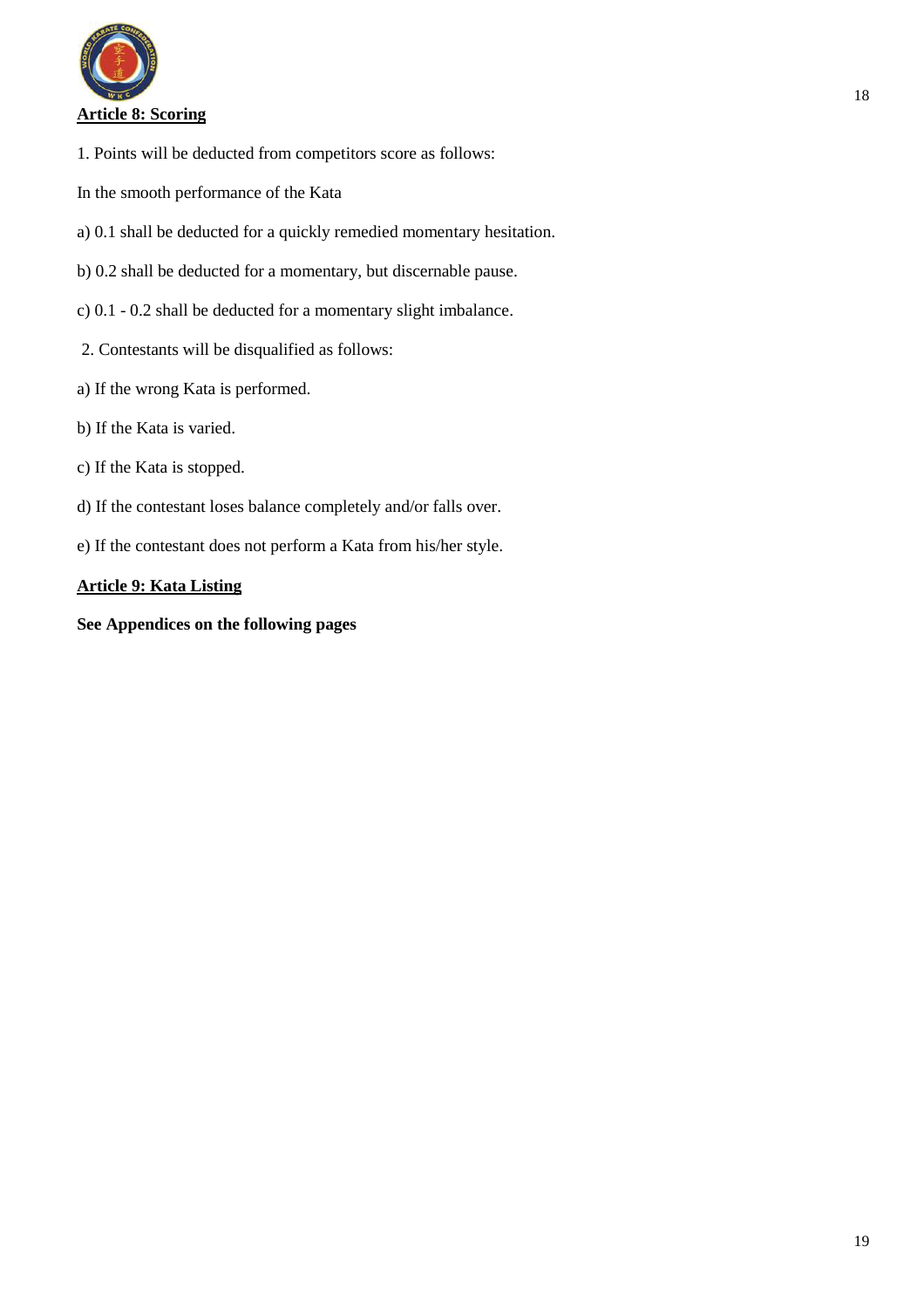

# **APPENDICES for Rules of Tournament**

# **APPENDIX 1: The Terminology**

| <b>Term</b>               | <b>Meaning</b>                      | <b>Method of signalling</b>                                                                                                                   |
|---------------------------|-------------------------------------|-----------------------------------------------------------------------------------------------------------------------------------------------|
| <b>Shobu Ippon Hajime</b> | <b>Start the Match</b>              | The Referee stands<br>on the official line.                                                                                                   |
| <b>Shobu Hajime</b>       | Start the extended Match            | The Referee stands<br>on the official line.                                                                                                   |
| Atoshi Baraku             | 30 seconds before the Match<br>ends | An audible signal will<br>be given by the<br>timekeeper 30<br>seconds before the<br>actual end of the<br>Match.                               |
| Yame                      | Temporary halt of Match             | The Referee chops<br>downwards with one<br>hand. The timekeeper<br>stops the clock.                                                           |
| <b>Tsuzukete</b>          | Fight on                            | Resumption of<br>fighting, ordered after<br>an unauthorized<br>interruption has<br>occurred.                                                  |
| Tsuzukete Hajime          | <b>Restarting the Match</b>         | The Referee stands on<br>the official line, steps<br>back into Zenkutsu-<br>Dachi and brings the<br>palms of the hands<br>towards each other. |
| <b>Soremade</b>           | End of the Match                    | The Referee faces the<br>palm of one hand<br>between the contestants,<br>with the arm outstretched.                                           |
| <b>Term</b>               | <b>Meaning</b>                      | <b>Method of signalling</b>                                                                                                                   |
| <b>Motonoichi</b>         | Original position                   | The Contestants,<br>Referee and Judges                                                                                                        |

20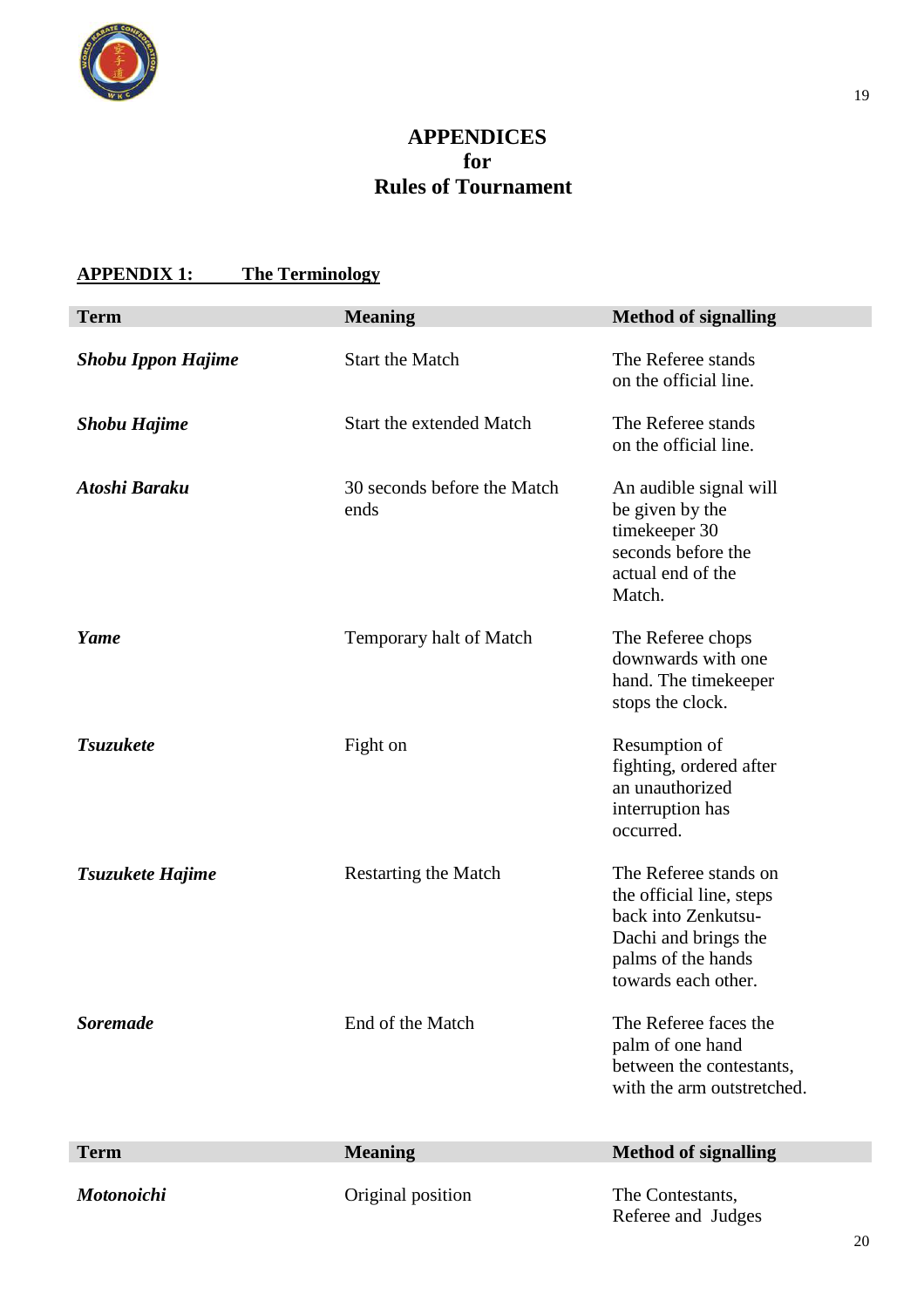

return to their respective standing lines.

| <b>Shugo</b>         | Judges called                           | The Referee beckons<br>with one arm to the Judges.                                                                        |
|----------------------|-----------------------------------------|---------------------------------------------------------------------------------------------------------------------------|
| <b>Hantei</b>        | Judgment                                | The Referee calls for<br>judgment by blowing<br>their whistle, and the<br>Judges render their<br>decision by flag signal. |
| <b>Ippon</b>         | One point                               | The Referee extends<br>their arm higher than<br>their shoulders,<br>towards the relevant<br>contestant.                   |
| Waza-ari             | Half point                              | The Referee extends<br>their arm slightly<br>downwards to the side<br>towards the relevant<br>contestant.                 |
| <b>Awasete Ippon</b> | Two Waza-ari recognised<br>as one Ippon | As Waza-ari $+$ Ippon.                                                                                                    |
| Aiuchi               | Simultaneous scoring<br>technique       | No point awarded.<br>The Referee brings<br>his fists together in<br>front of the chest.                                   |
| <b>Hikiwake</b>      | A draw                                  | The Referee extends<br>both arms to the side<br>and slightly downwards<br>with palms facing up.                           |
| Aka (Shiro) no Kachi | Victory of red (white)                  | The Referee obliquely no<br>raises an arm on<br>the side of the winner.                                                   |
| Encho-sen            | Extension                               | Referee restarts the<br>Match with the<br>command "Shobu Hajime".                                                         |

| <b>Term</b>      | <b>Meaning</b>                          | <b>Method of signalling</b>              |
|------------------|-----------------------------------------|------------------------------------------|
| <b>Torimasen</b> | Not acceptable as scoring<br>techniques | As Hikiwake, but<br>culminating with the |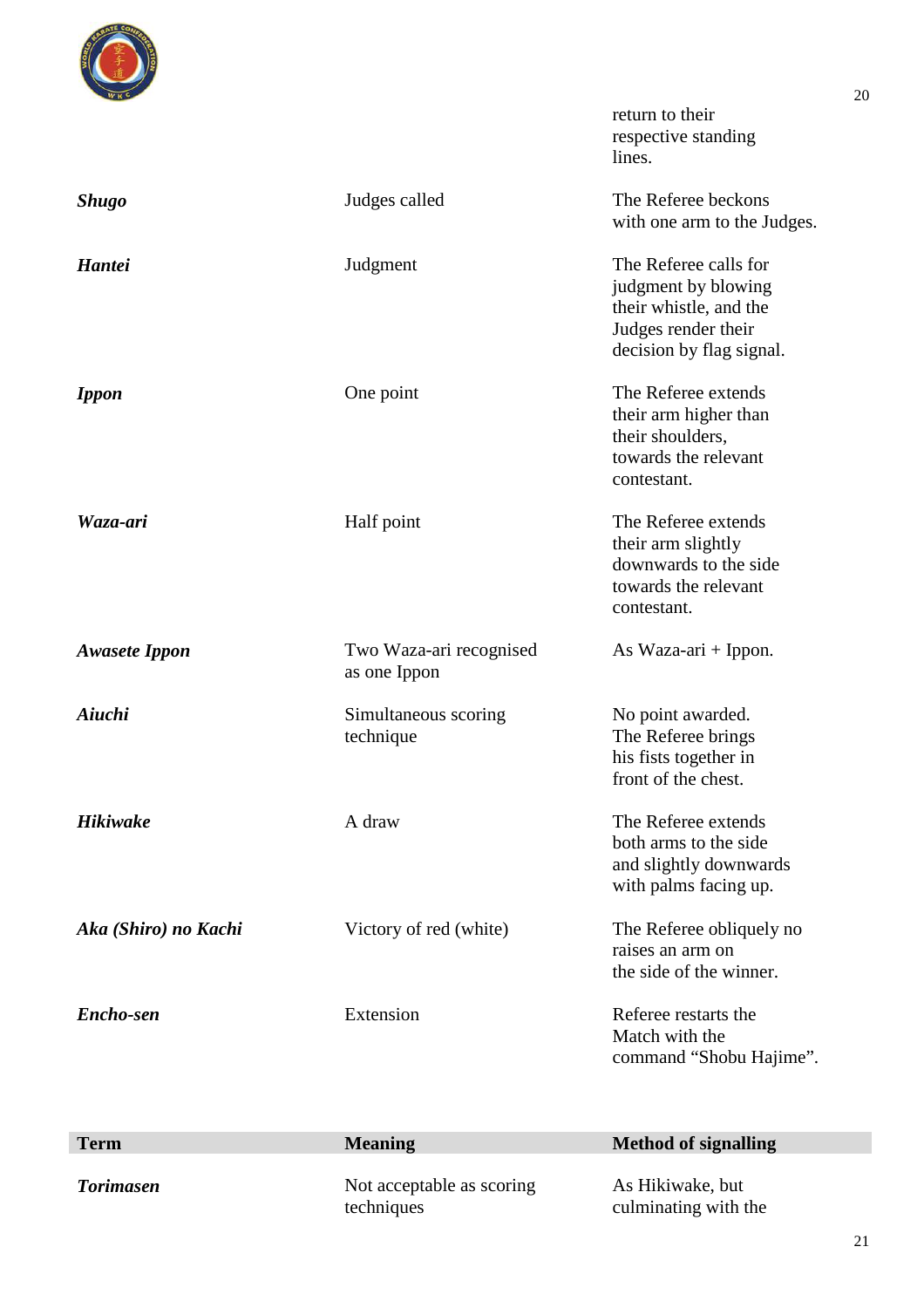

palms facing downwards.

| <b>Atenai</b>       | Private warning         | The Referee raises<br>one hand in a fist<br>covered by the other<br>hand, at chest level,<br>and displays it to the<br>offender. |
|---------------------|-------------------------|----------------------------------------------------------------------------------------------------------------------------------|
| Chui                | Official warning        | The Referee points<br>with the index finger<br>to the chest of the<br>offender at an angle<br>of 45 degrees.                     |
| <b>Hansoku</b>      | Foul/Disqualification   | The Referee points<br>with the index finger<br>to the face of the<br>offender and<br>announces a victory<br>for the opponent.    |
| Jogai               | Exit from fighting area | The Referee points<br>the index finger at a<br>45 degree angle to the<br>area boundary on the<br>side of the offender.           |
| <b>Uke Imasu</b>    | Technique blocked       | An open hand<br>touching the elbow of<br>te opposite arm.                                                                        |
| <b>Nukete Imasu</b> | Technique missed        | A closed hand<br>crossing in front of<br>the body.                                                                               |
| Yowai               | Technique too weak      | An open hand<br>Descending<br>downwards.                                                                                         |
| Hayai               | Quickest/first to score | An open hand<br>touching the palm of<br>the other hand, with<br>the fingers.                                                     |

| <b>Term</b> | <b>Meaning</b>                          | <b>Method of signalling</b>             |
|-------------|-----------------------------------------|-----------------------------------------|
| Maai        | Bad distance, technique out of<br>range | Both the hands are<br>open and parallel |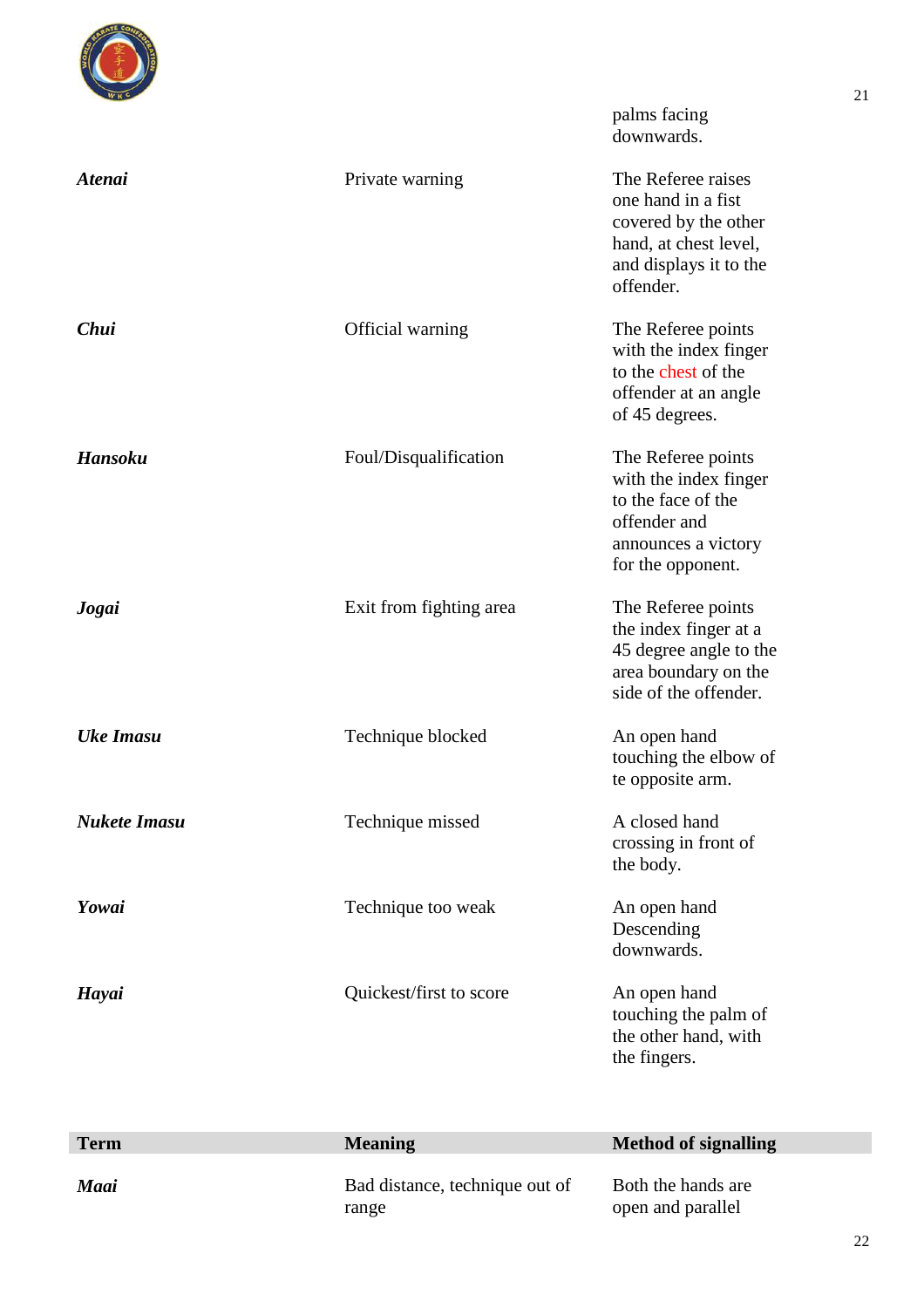|                 |                                                   | to the floor, and<br>facing each other.                                                                                                      |
|-----------------|---------------------------------------------------|----------------------------------------------------------------------------------------------------------------------------------------------|
| <b>Mubobi</b>   | Warning for lack of regard for<br>ones own safety | The Referee points<br>one index finger<br>in the air at a 60-<br>degree angle on<br>the side of the<br>offender.                             |
| <b>Kiken</b>    | Renunciation                                      | The Referee points<br>with the index finger<br>towards the<br>contestant.                                                                    |
| <b>Shikkaku</b> | Disqualification<br>from the<br>tournament        | The Referee points<br>first with the index<br>finger to the offender's<br>face, then obliquely<br>above and to the rear,<br>outside the rea. |

## **Appendix II: The table for judgement**

## SHIRO (AKA) NO KACHI or HIKIWAKE

O O X Mienai

In the case of two judges giving a point to Shiro (Aka), one judge giving no point and another showing Mienai, the referee must consult the two judges giving a point. After that he has to ask the judges again for decision. Then the referee gives the final decision.

## **Appendix III: Equipment**

| Mitts:                  | Mitts must be covered with white cloth or smooth leather. The fingers must be<br>uncovered. The maximum thickness is 2 cm. |
|-------------------------|----------------------------------------------------------------------------------------------------------------------------|
| Gumshields:             | Gumshields must be white or clear.                                                                                         |
| Groinprotectors:        | Groinprotectors must be made of plastic or leather. Metallic material is not<br>allowed.                                   |
| <b>Chestprotectors:</b> | Chest protectors must protect the chest and side of the chest, not<br>just the bosom.                                      |

22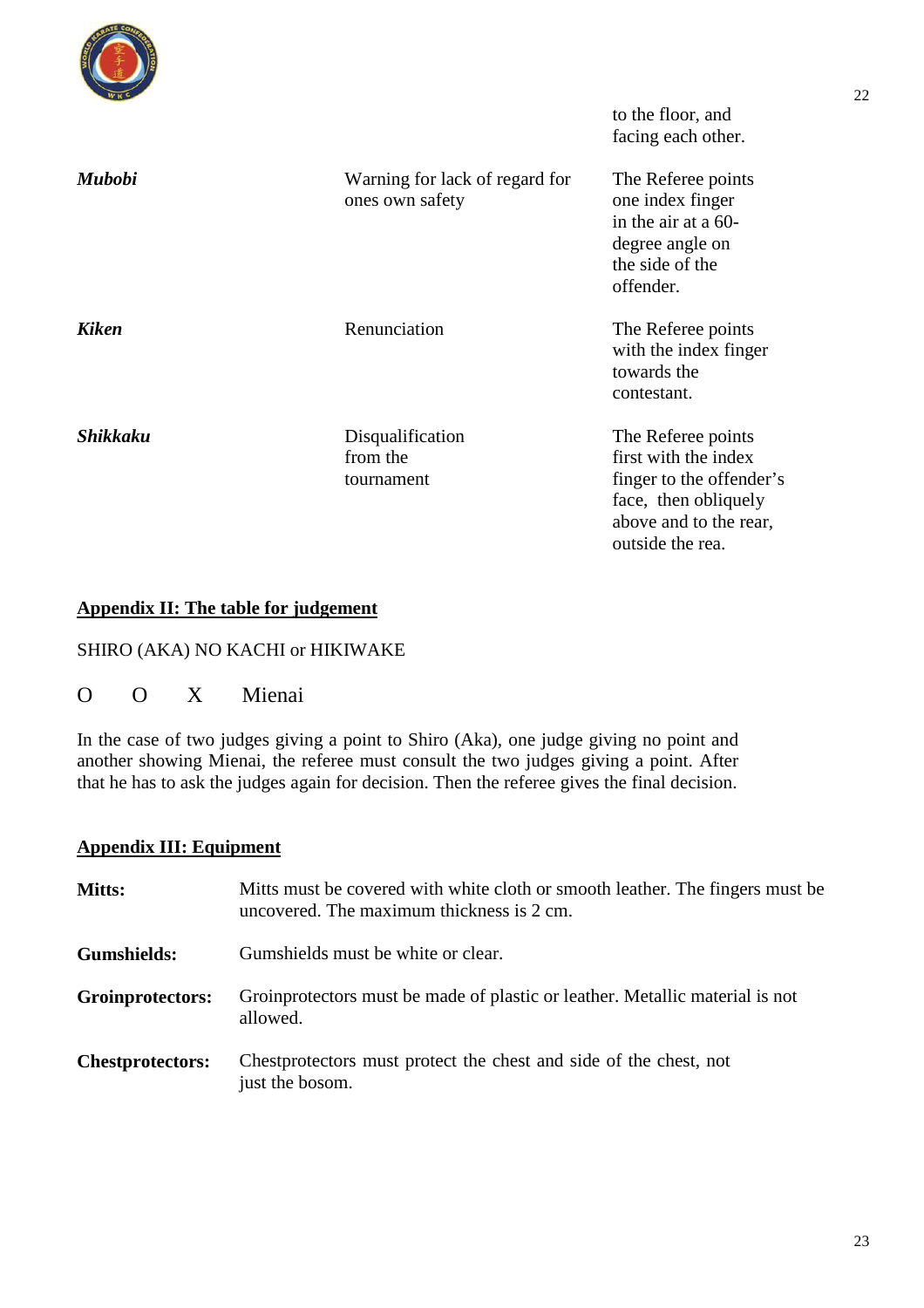

| GojuRyu                        | <b>Shitei</b>                        | <b>Sentei</b>                               | <b>Tokui</b>                     |
|--------------------------------|--------------------------------------|---------------------------------------------|----------------------------------|
| Round 1<br>Select From:        | Gekisai Ichi /<br>Gekisai Ni / Saifa |                                             |                                  |
| Round 2 Select<br>From:        |                                      | Seizan Seipai /<br>Seienchin /<br>Shisochin |                                  |
| Round 3<br><b>Select From:</b> | Gekisai Ichi /<br>Gekisai Ni / Saifa | Seizan Seipai /<br>Seienchin /<br>Shisochin | Kururunfa / Superimpei / Sanzeru |

| <b>ShitoRyu</b>                | <b>Shitei</b>                   | <b>Sentei</b>      | <b>Tokui</b>                             |
|--------------------------------|---------------------------------|--------------------|------------------------------------------|
| Round 1<br><b>Select From:</b> | Pinan 1,2,3,4,5.<br>Naifanchin- |                    |                                          |
|                                | Shodan / Saifa                  |                    |                                          |
| Round 2                        |                                 | Bassai -Dai / Jion |                                          |
| <b>Select From:</b>            |                                 | / Kosokun-Dai /    |                                          |
|                                |                                 | Tomari-No-         |                                          |
|                                |                                 | Wansyu /           |                                          |
|                                |                                 | Seienchin          |                                          |
| Round 3                        | Pinan 1,2,3,4,5.                | Bassai –Dai /      | Kosokun-Sho / Niseishi / Jitte / Seipai  |
| <b>Select From:</b>            | Naifanchin-                     | Kosokun-Dai /      | Seisan /                                 |
|                                | Shodan / Saifa                  | Tomari-No-         | Bassai-Sho / Sochin (Aragaki-Ha) /       |
|                                |                                 | Wansyu /           | Matsumura-Bassai / Tomari-Bassai /       |
|                                |                                 | Seienchin / Jion   | Sanseiru / Shisochin / Chinte / Chinto / |
|                                |                                 |                    | Gojushiho / Unshu / Nipaipo / Matsukaze  |
|                                |                                 |                    | / Suparimpei / Kururunfa / Wanshu        |
|                                |                                 |                    |                                          |

| <b>Shotokan</b>                | <b>Shitei</b>                    | <b>Sentei</b>                                       | <b>Tokui</b>                                                                                                                                                             |
|--------------------------------|----------------------------------|-----------------------------------------------------|--------------------------------------------------------------------------------------------------------------------------------------------------------------------------|
| Round 1<br><b>Select From:</b> | Heian 1,2,3,4,5.<br>Tekki-Shodan |                                                     |                                                                                                                                                                          |
| Round 2<br><b>Select From:</b> |                                  | Bassai-Dai / Enpi<br>Kanku-Dai / Jion<br>/ Hangetsu |                                                                                                                                                                          |
| Round 3<br><b>Select From:</b> | Heian 1,2,3,4,5.<br>Tekki-Shodan | Bassai-Dai / Enpi<br>Kanku-Dai / Jion<br>/ Hangetsu | Jitte / Tekki-Nidan / Tekki-Sandan /<br>Gankaku / Bassai-Sho / Kanku-Sho /<br>Sochin / Nijushiho / Gojushiho-Dai /<br>Gojushiho-Sho / Wankan / Chinte / Unsu /<br>Meikyo |

WadoRyu & Shorin-Ryu list next page...